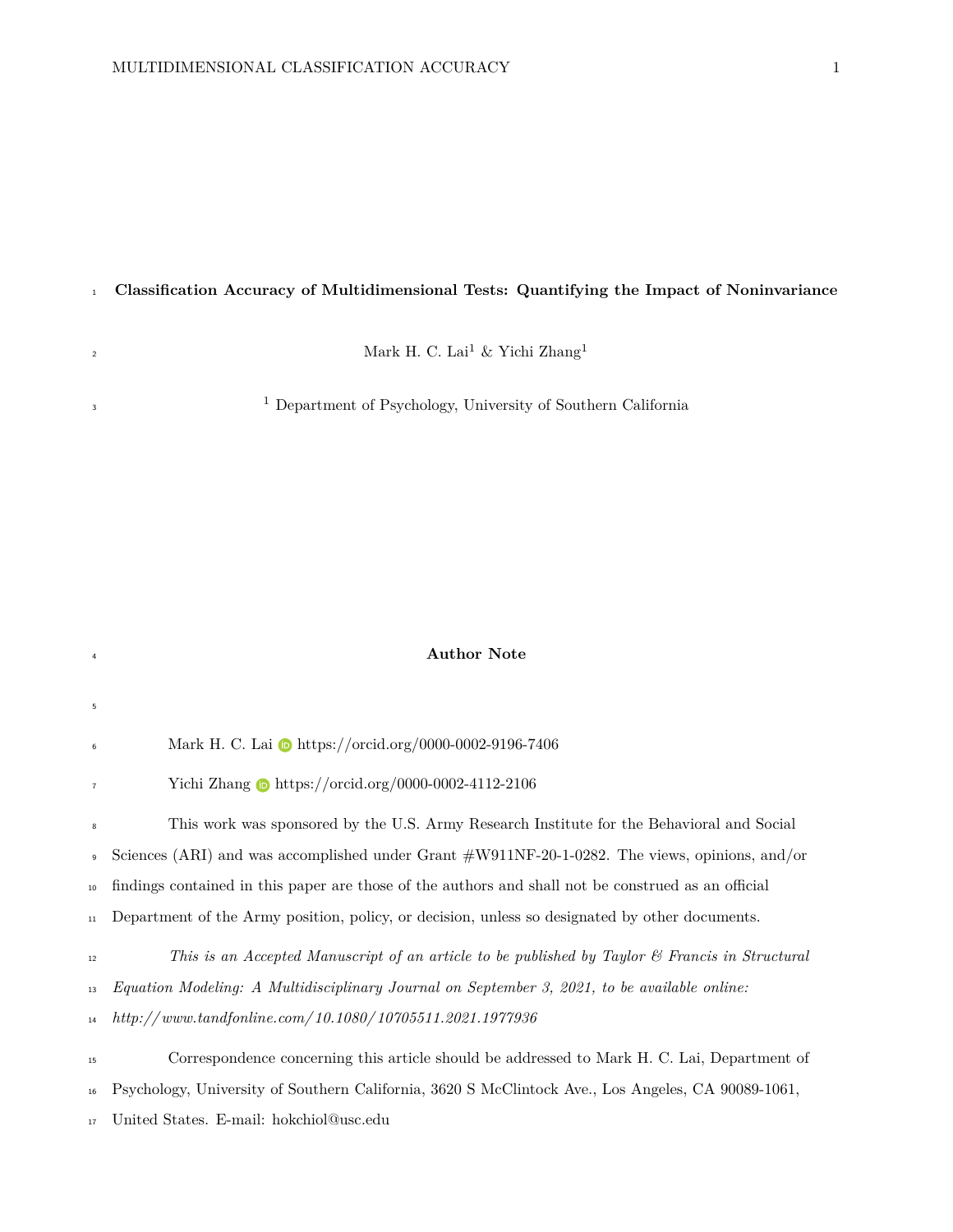#### **Abstract**

 There has been tremendous growth in research on measurement invariance over the past two decades. However, given that psychological tests are commonly used for making classification decisions such as personnel selections or diagnoses, surprisingly, there has been little research on how noninvariance impacts classification accuracy. Millsap and Kwok [\(2004\)](#page-19-0) proposed a selection accuracy framework for that purpose, which has been recently extended to categorical data. Their framework, however, only deals with classification using a unidimensional test. In contrast, classification in practice usually involves multidimensional tests (e.g., personality) or multiple tests, with different weights assigned to each dimension. In the current paper, we extend Millsap and Kwok's framework for examining the impact of noninvariance to a multidimensional test on classification. We also provide an R script for the proposed method and illustrate it with a personnel selection example using data from a published report featuring a five-factor personality inventory.

*Keywords:* measurement invariance, sensitivity, specificity, classification accuracy, test bias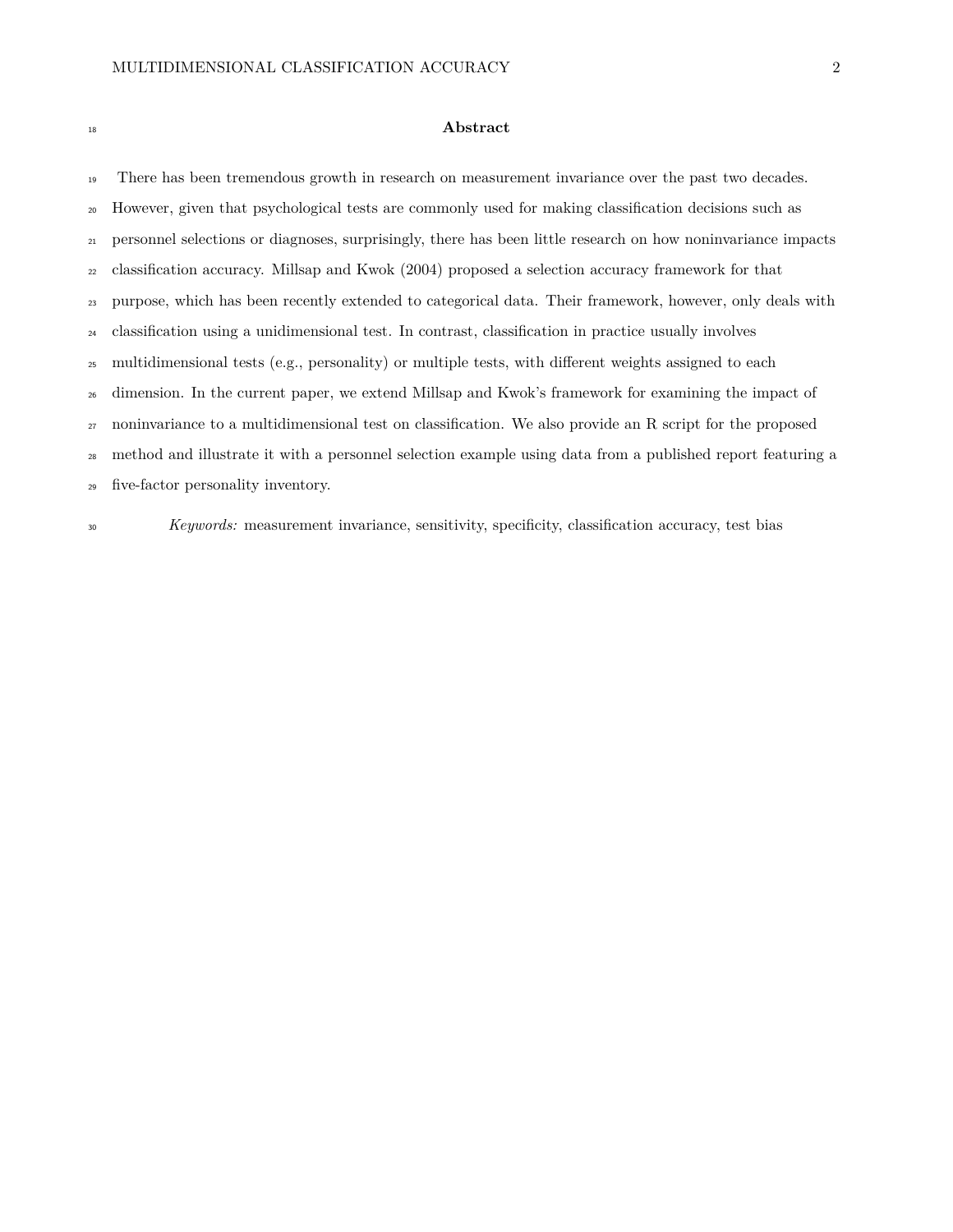### **Classification Accuracy of Multidimensional Tests: Quantifying the Impact of Noninvariance**

 Scores on psychological tests are widely used when making selections, diagnostic, and admission decisions. These tests are used to quantify people's relative standings on certain psychological constructs, such as conscientiousness, self-esteem, vocational aptitude, or depression. However, the use of a psychological test is only valid when *measurement invariance* holds, meaning that the test is free of measurement bias such that it measures one or more latent construct in an equivalent and comparable way across demographic subgroups (e.g., race, gender, age, disability status), modes of test administration (e.g., paper-and-pencil vs. computer-based), or any construct-irrelevant differences (Meredith, [1993;](#page-18-0) Millsap, [2011;](#page-18-1) Stark et al., [2004;](#page-19-1) Vandenberg, [2002\)](#page-20-0). Given its importance, there has been exponential growth in the number of studies detecting violations of measurement invariance of existing and newly developed psychological tests. For example, Putnick and Bornstein [\(2016\)](#page-19-2) identified 126 such articles published in peer-reviewed journals in just one year, 2013.

<sup>43</sup> On the other hand, there has been little research investigating how noninvariance affects the quality of classification decisions based on these tests, such as in personnel selection, diagnosis, and admission (Putnick & Bornstein, [2016;](#page-19-2) Schmitt & Kuljanin, [2008\)](#page-19-3), which is often of great interest to users of psychological tests. For example, personality assessment is commonly used in personnel selection (e.g., Schmit & Ryan, [1993\)](#page-19-4); questionnaire and behavioral checklist are commonly used as screening tools for mental health conditions. Most existing measurement invariance research on psychological tests, however, have focused only on identifying noninvariant items, with little guidance on how to translate those research findings for interpreting test scores. For instance, readers are usually only told, that two items in a test were found noninvariant across ethnic groups, and test users are left wondering whether they should remove those two items when administering the test. Even when effect size indices are reported, those are usually presented in terms of the difference in loadings (e.g., Millsap, [2011\)](#page-18-1) or test statistics (e.g., the Mantel-Haenszel statistic; Zwick et al., [1999\)](#page-20-1), which do not directly show whether the noninvariance makes selection less effective or creates an unjustified barrier for certain subpopulations.

 A useful framework to quantify the impact of measurement bias on selection or classification accuracy was proposed by Millsap and Kwok [\(2004\)](#page-19-0), which compares classification accuracy indices—such as sensitivity and specificity—of a test with and without measurement invariance (see also Stark et al., [2004\)](#page-19-1). It allows researchers and test administrators to directly see the practical impact of measurement bias on the effectiveness of a test for classification purposes. As shown in Millsap and Kwok, violation of measurement invariance at the item level may or may not lead to meaningful impacts on the accuracy of a classification procedure. More recently, Lai et al. [\(2017\)](#page-18-2) have provided an R program to implement Millsap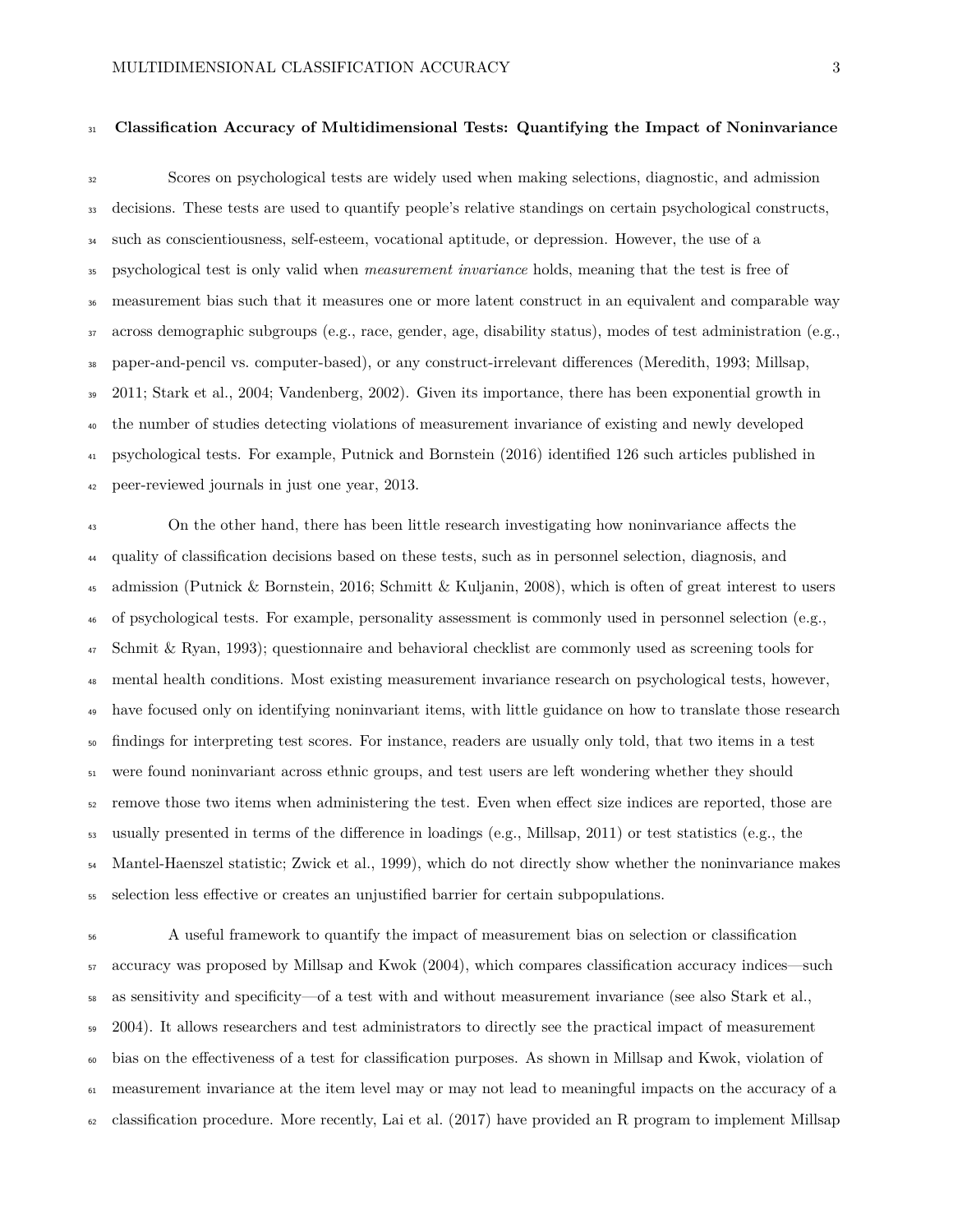and Kwok's classification accuracy framework; Lai et al. [\(2019\)](#page-18-3) and Gonzalez and Pelham [\(2021\)](#page-18-4) have extended the framework for binary and ordinal items.

 However, so far the classification accuracy framework is limited to a unidimensional test, where participants are measured on only one latent construct. In reality, classification is likely a decision based on multiple tests or subtests. For example, in personnel selection, organizations may use combinations of cognitive ability tests and dimensions of personality to select employees (e.g., Schmidt & Hunter, [1998\)](#page-19-5). In college admission, administrators may give different weights to different components of aptitude tests (e.g., verbal, mathematics, reading), together with other criteria, to rank potential students (e.g., Aguinis et al., [2016\)](#page-17-0). In these examples, it is common to assign more weights to dimensions deemed more important or found more predictive of some criterion variables, like conscientiousness among personality dimensions (Barrick & Mount, [1991;](#page-17-1) Hurtz & Donovan, [2000\)](#page-18-5). Nevertheless, the unidimensional framework by Millsap and Kwok [\(2004\)](#page-19-0) and the recent extensions only allow examining each dimension separately, and thus do not allow incorporating the relative importance weight of each dimension. Furthermore, some items may tap into more than one dimensions, and how biases in those items affect classification decisions depend on  $\tau_7$  the correlations and the relative importance of the latent dimensions, the intricacies of which can only be evaluated by considering all items and the dimensions simultaneously. Therefore, in the present paper, we extend the classification accuracy framework to a multidimensional setting so that it quantifies the overall <sup>80</sup> impact of measurement noninvariance on the fairness and effectiveness of a classification procedure. In <sup>81</sup> addition, we provide an R script for implementing the proposed analysis.

 In the following, we first define the model notations for a multi-group multidimensional factor <sup>83</sup> model and review previous approaches for evaluating measurement invariance. We then present the details <sup>84</sup> of the multidimensional classification accuracy analysis (MCAA) framework as an extension of Millsap and Kwok [\(2004\)](#page-19-0)'s framework, which includes defining the classification accuracy indices. The framework will then be applied in a hypothetical selection scenario where job applicants are selected based on a weighted <sup>87</sup> composite of their subscale scores on a Big-Five personality test, with a step-by-step tutorial on the relevant analyses using the R script provided.

#### **Factor Model**

 For psychological tests, the factor model (Thurstone, [1947\)](#page-20-2) is commonly used to represent the statistical relations between item scores and the underlying constructs measured. Consider a set of  $p$  items 92 measuring *m* psychological constructs. Let  $y_i$  be the  $p \times 1$  item response vector of person *i*'s score on the <sup>93</sup> items, and  $\eta_i$  be a  $m \times 1$  vector containing scores on the underlying latent (i.e., unobserved) constructs.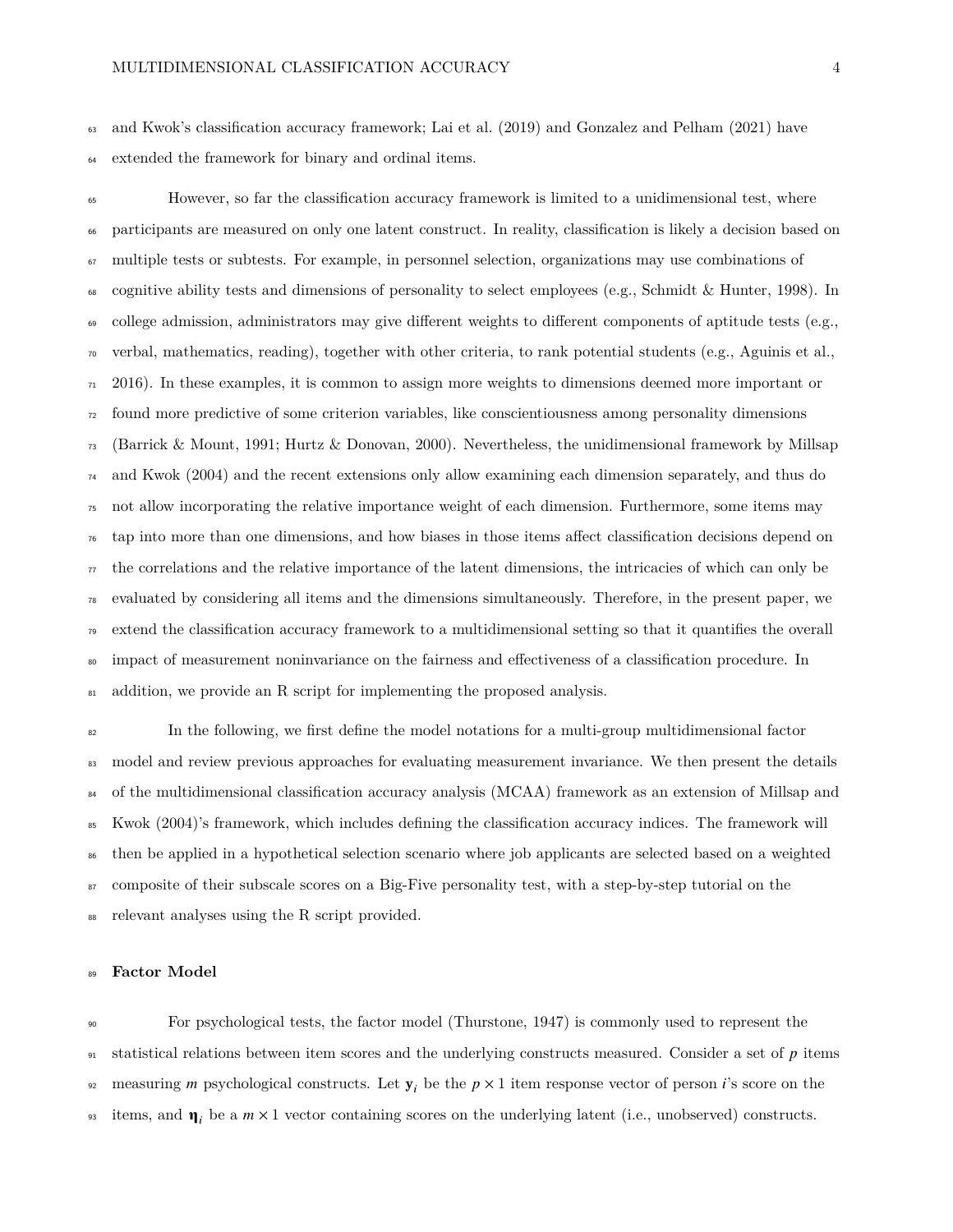<span id="page-4-0"></span><sup>94</sup> Under a multidimensional common factor model (Thurstone, [1947\)](#page-20-2),  $\eta$  and **y** are linked statistically as a

<sup>95</sup> linear system,

$$
\mathbf{y}_i = \mathbf{v} + \mathbf{\Lambda} \mathbf{\eta}_i + \varepsilon_i \tag{1}
$$

<sup>96</sup> where **v** is a  $p \times 1$  vector of measurement intercepts, which is analogous to regression intercepts, with 97 elements  $v_j$  ( $j = 1, ..., p$ ) indicating the expected item scores for a person with zero scores on all latent variables;  $\Lambda$  is a  $p \times m$  matrix of factor loadings, which is analogous to regression slopes, with elements  $\lambda_{jk}$  $99 \quad (j = 1, \ldots, p; k = 1, \ldots, m)$  indicating the strength of associations of item *i* with the k<sup>th</sup> latent construct; 100 and  $\varepsilon_i$  is a  $p \times 1$  column vector of the unique factor random variables, which captures the influence of  $f_{101}$  factors that are irrelevant to  $\eta$  on  $y_i$ . In other words, the factor model expressed in equation [\(1\)](#page-4-0) says that  $102$  a person's item scores are linear functions of their standings on the latent constructs  $(\eta)$ , plus some 103 construct-irrelevant measurement errors  $(\varepsilon)$ .

Let  $E(\eta) = \alpha$  and  $Cov(\eta) = \Psi$  be the mean vector and the variance-covariance matrix of the latent <sup>105</sup> variables, respectively. Further, let the variance-covariance matrix among the unique factor variables be 106 Cov( $\varepsilon$ ) =  $\Theta$ , and assume that each unique factor variable has a zero mean,  $E(\varepsilon) = 0$ . In practice, 107 researchers usually impose the local independence assumption such that  $\Theta$  is a diagonal matrix, meaning <sup>108</sup> that the inter-item correlations are attributed solely to the variance of the underlying latent factor; <sup>109</sup> however, the proposed framework can be applied when the local independence assumption is violated. It is 110 assumed that **n** and  $\varepsilon$  are independent with  $Cov(\eta, \varepsilon) = 0$ , and together the model implies that 111  $E(y) = v + \Lambda \alpha$  and  $Var(y) = \Lambda \Psi \Lambda' + \Theta$ .

#### <sup>112</sup> **Factorial Invariance**

 Measurement invariance, or lack of item bias, is the condition where individuals from different subpopulations (e.g., age, gender, ethnicity, socioeconomic status), with the same standings on the latent constructs (e.g., cognitive ability or conscientiousness), demonstrate the same propensities in responding to all the items measuring these constructs. As such, measurement invariance is key to the "ideal of fairness" in workplace testing as described in the *Standards for Educational and Psychological Testing* (American Educational Research Association et al., [2014\)](#page-17-2), according to which, fairness "is achieved if a given test score has the same meaning for all individuals and is not substantially influenced by construct-irrelevant barriers to individuals' performance." (p. 169). Therefore, the importance of identifying bias in psychological tests and evaluating measurement invariance cannot be understated.

<sup>122</sup> Formally, measurement invariance holds when the conditional distribution of the observed item <sup>123</sup> scores is the same across subpopulations that are not part of the construct domain (Mellenbergh, [1989\)](#page-18-6).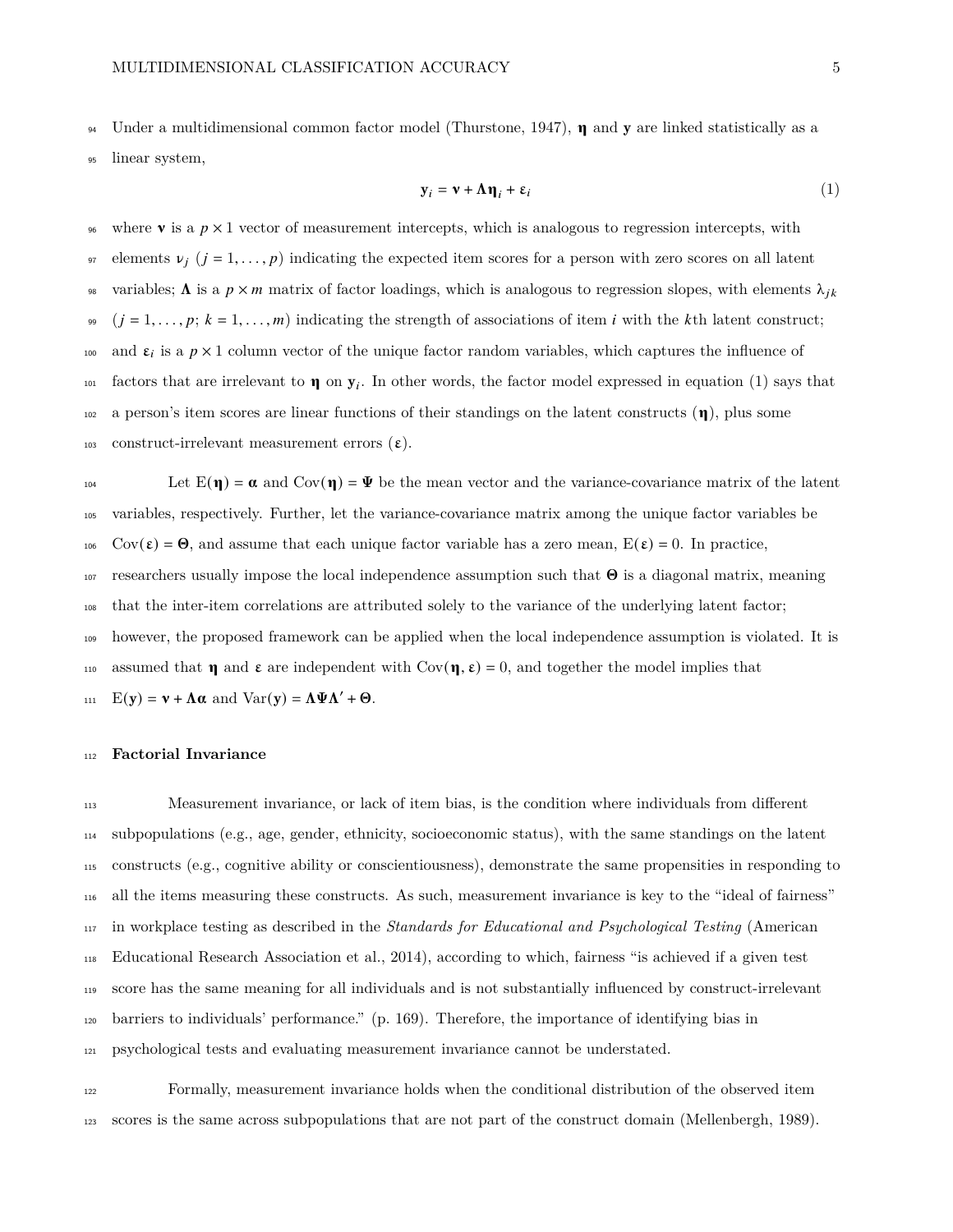124 That is, for the subpopulation membership variable W with levels  $g = 1, \ldots, G$ , like gender and ethnicity,

$$
P(\mathbf{y}|\mathbf{n}, W = g) = P(\mathbf{y}|\mathbf{n}), \quad \forall g.
$$

125 Under the factor model defined in [\(1\)](#page-4-0) and assuming multivariate normality of  $(\eta, \varepsilon)$ , measurement invariance is also called strict factorial invariance (Meredith, [1993\)](#page-18-0), or strict invariance, which holds when 127 the measurement parameters: loadings  $(\Lambda)$ , intercepts  $(\nu)$ , and unique factor covariances  $(\Theta)$ , are equal across all subgroups. In math notations, factorial invariance implies

$$
\mathbf{v}_g = \mathbf{v}, \mathbf{\Lambda}_g = \mathbf{\Lambda}, \mathbf{\Theta}_g = \mathbf{\Theta}, \quad \forall g.
$$

 In practice, however, strict invariance does not commonly hold. Previous researchers have distinguished four stages of factorial invariance (Millsap, [2007\)](#page-18-7), each with different implications for the use of test scores. The first stage is configural invariance, which requires that the factor structures be the same across subgroups, including the same number of factors and the same composition of items for each factor. An example violation of configural invariance is that an item is an indicator of math ability in one group, but is an indicator of both math ability and English proficiency in another group. The second stage is metric invariance (Horn & Mcardle, [1992\)](#page-18-8), which, in addition to configural invariance, requires equal factor 136 loadings (i.e.,  $\Lambda_g = \Lambda$  for all g). As such, metric invariance ensures that a unit difference in the latent construct is comparable across subgroups. The third stage is scalar invariance, which, in addition to metric 138 invariance, requires equal measurement intercepts across subgroups (i.e.,  $\mathbf{v}_g = \mathbf{v}$  for all g). Scalar invariance ensures that a given measure has the same origin or zero point. The final stage is strict invariance as 140 previously discussed, where the unique factor variances and covariances are also identical (i.e.,  $\Theta_g = \Theta$  for  $_{141}$  all  $g$ ).

#### *Partial Factorial Invariance/Item Bias*

 In contrast to full factorial invariance, item bias, also called partial factorial invariance (Millsap & Kwok, [2004\)](#page-19-0), is present when two individuals with exactly the same standings on the latent constructs demonstrate different propensities to respond to one or more items. When measurement invariance does not hold for some items, meaning that item bias is present, the comparison of test scores across subpopulations is not valid and can be highly misleading. Consider the hypothetical example in Figure [1,](#page-25-0) where scalar invariance is violated for a test of emotional intelligence with respect to paper-and-pencil and Internet-based administrations. The overall bias, due to differences in the intercepts of the items, systematically leads to lower scores for persons using the Internet-based test. Therefore, Person 2, who has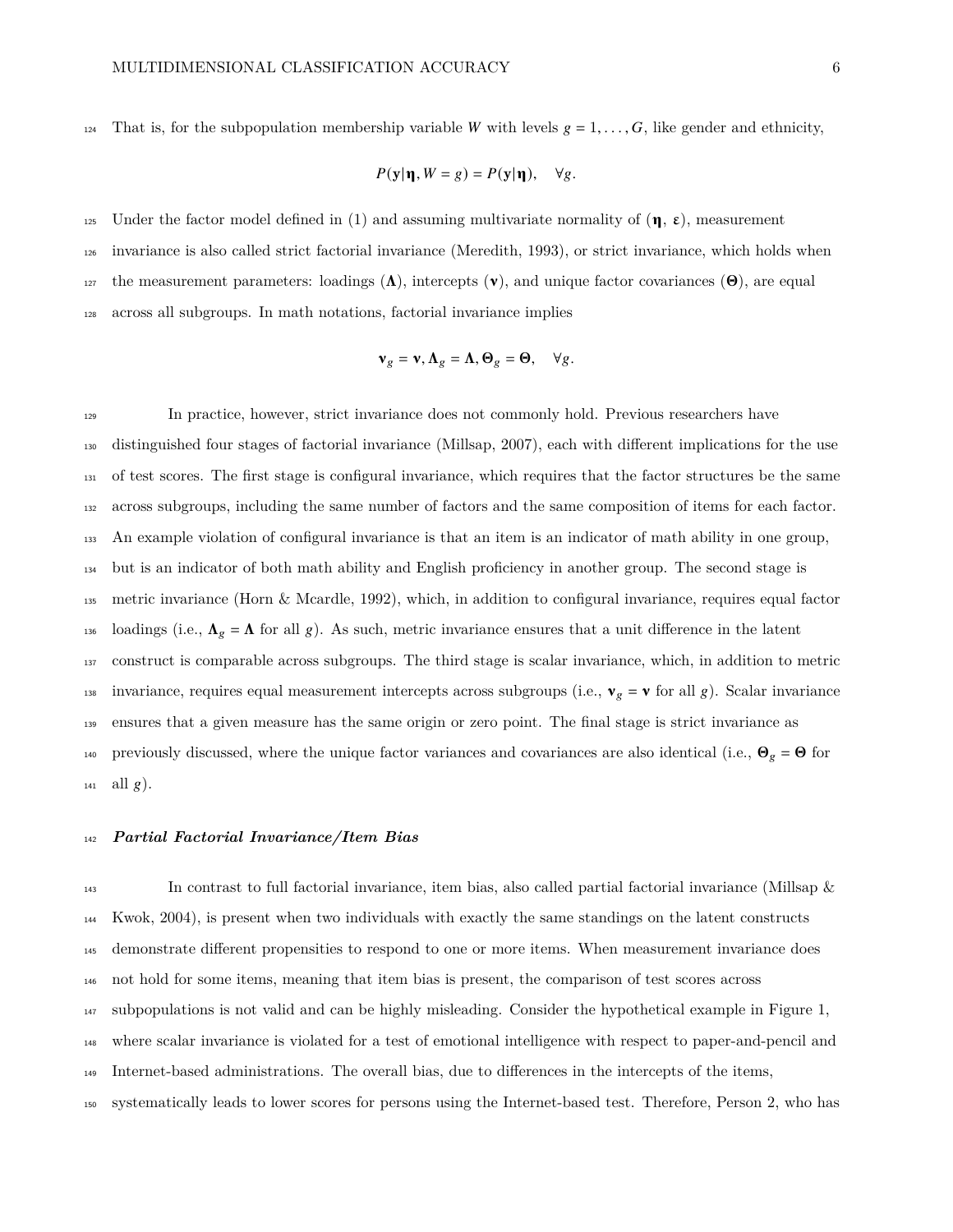a higher true emotional intelligence level than Person 1 and takes the Internet-based test, gets a lower observed test score than Person 1, who takes the paper-and-pencil-based test.

 An abundance of the previous literature has focused on statistical methods for detecting violations 154 of factorial invariance, the most popular ones among which are the likelihood ratio test (LRT or  $\chi^2$ ; Millsap, [2011\)](#page-18-1) and the change in goodness-of-fit indices in structural equation modeling (Cheung & <sup>156</sup> Rensvold, [2002\)](#page-17-3). Using maximum likelihood estimation, a likelihood ratio  $\chi^2$  statistic is obtained by comparing the maximized log-likelihoods of a model with invariance constraints (e.g., the metric invariance model with equality constraints on the factor loadings) and a model without such constraints (e.g., the configural invariance model without factor loading constraints). A significant test statistic then indicates that a particular step of measurement invariance is violated. However, the likelihood ratio test is very sensitive to large sample sizes such that items are flagged as noninvariant even when the degree of bias is trivial (Putnick & Bornstein, [2016\)](#page-19-2). As an alternative, researchers rely on goodness-of-fit indices that are less sensitive to sample sizes, such as the comparative fit index (CFI; Bentler, [1990\)](#page-17-4) and the root mean squared error of approximation (RMSEA; Steiger, [1980\)](#page-19-6), and deem a psychological test practically 165 invariant when the change in these indices is within a certain threshold (e.g.,  $\Delta$ CFI < .01 by Cheung & Rensvold, [2002;](#page-17-3) ΔRMSEA < .005 by Chen, [2007\)](#page-17-5). These indices, however, are not meaningful metrics when it comes to communicating the degree of noninvariance of tests, as a ΔCFI of -.03, for example, does not indicate how using the test will be problematic in any concrete way.

 Recently, there have been increased research efforts to define interpretable effect size indices for 170 noninvariance at the item level. For example, Nye and Drasgow [\(2011\)](#page-19-7) proposed the  $d_{MACS}$  effect size, which corresponds to the expected standardized difference in observed item scores due to noninvariance; Nye et al. [\(2019\)](#page-19-8) further provided benchmark values for *MACS* based on a systematic review of the organizational literature. Gunn et al. [\(2020\)](#page-18-9) proposed and evaluated several indices that are conceptually similar to *MACS*. However, because these indices focus on the impact of noninvariance on the item mean, they do not directly inform the impact on classification—a common usage of psychological tests—for two reasons. First, previous research usually assumes that biased items are automatically worse than unbiased items and, therefore, should be removed in order to achieve valid cross-group comparisons. However, while reducing bias in cross-group comparisons, removing biased items may make the test less reliable due to reduced test length, resulting in less precise inferences. When using test results for decision-making, both bias (systematic error) and precision (random error) should be taken into account. A slightly biased but highly effective item may contribute more information than an unbiased but ineffective item, but existing approaches for detecting item bias pays less attention to the role of unique variances and covariances (i.e.,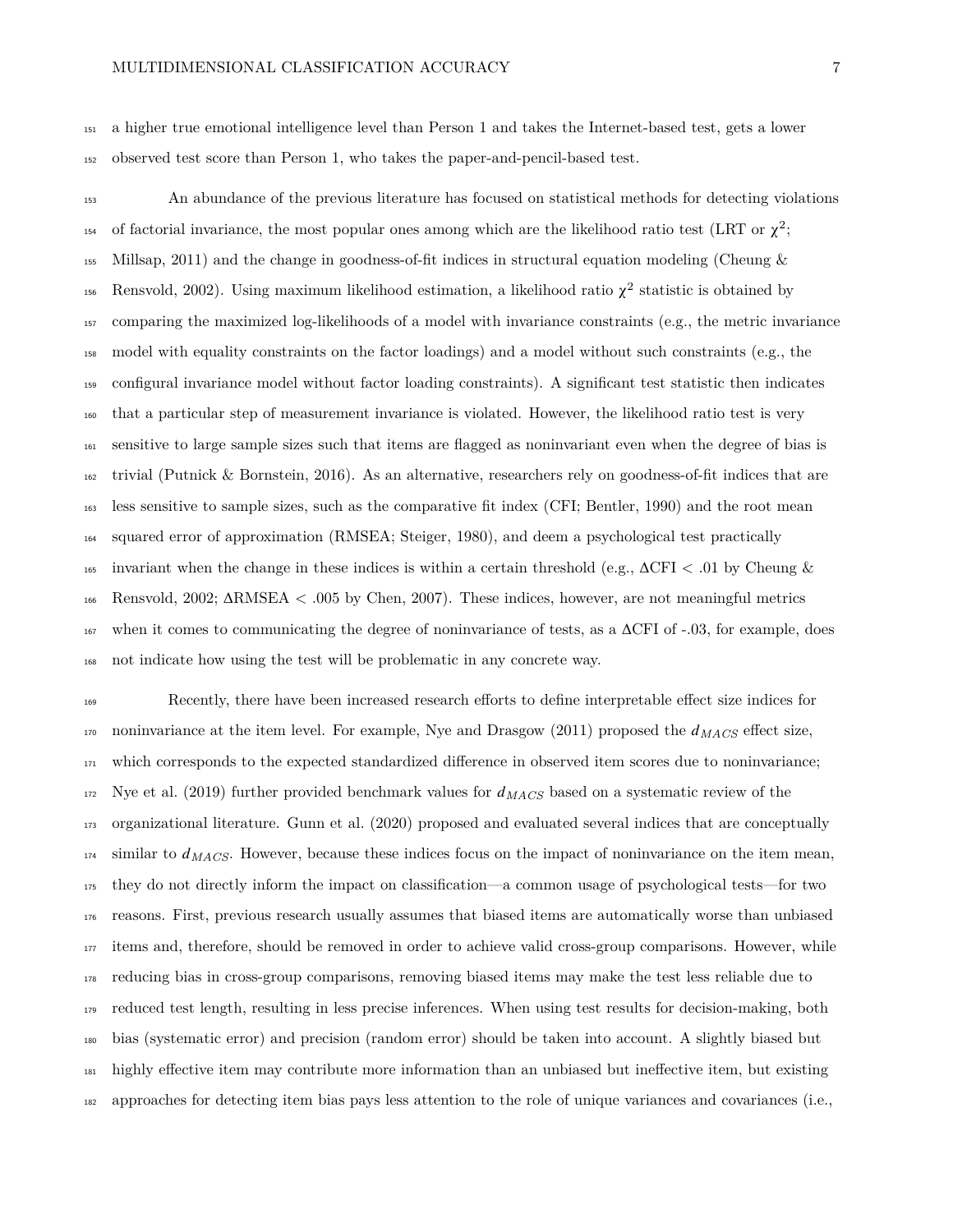$\Theta$ ), which is related to score reliability and is relevant to classification.<sup>[1](#page-7-0)</sup> 

 Second, as noted by Millsap and Kwok [\(2004\)](#page-19-0), the evaluation of item bias should be made "in relation to the purpose of the measure" (pp. 94–95). In the behavioral sciences, a common purpose of a psychological test is to select or identify individuals based on their relative standings or absolute scores on the test (Crocker, [2006\)](#page-17-6). Surprisingly, and unfortunately, very little attention has been paid to how noninvariance impacts selection. In the following section, we briefly review the relevant literature on item bias and classification, after which we define the MCAA framework as an extension to the approach by Millsap and Kwok [\(2004\)](#page-19-0).

#### **Factorial Invariance in the Context of Selection**

 Psychological and behavioral measures are commonly used for various classification purposes: identifying people with depressive symptoms, selecting or promoting employees, and providing support for college admissions decisions. Often employers and test administrators compute a scale score or a composite 195 score, denoted as  $Z$ , by applying a scoring rule on the item scores, such as by summing the items. The classification decisions are then based on Z.

 As a hypothetical personnel selection example, imagine that two subgroups of applicants respond to a battery of assessment items (e.g., personality and cognitive tests). Without loss of generality, denote the two groups as the *reference* and the *focal* groups (Millsap & Kwok, [2004\)](#page-19-0), where the focal group is considered to have a disadvantage due to potential measurement bias. Assume that the two groups are of equal sizes and have identical distributions on their actual, latent competency level. Based on their <sup>202</sup> responses, each applicant receives a  $Z$  score, and a manager wants to use the battery to select the top  $10\%$  of the combined pool of applicants. If the tests are bias-free, the final pool should consist of roughly 10% of participants from the reference group and 10% from the focal group, as shown in Figure [2a](#page-26-0) (i.e., the combined area of quadrants A and B). However, it is possible that due to noninvariance, or item bias, the reference group on average gets higher scores than the focal group. As a result and as shown in Figure [2b](#page-26-0), 13.4% of the reference group but only 6.7% of the focal group are selected. In other words, the selection ratio changes from 1:1 to 2:1 between applicants in the reference and the focal groups.

 The example is simplified because it assumes an equal number of applicants from the focal and the reference groups with matched qualifications. Also, unless tests are perfectly reliable, some selected

<span id="page-7-0"></span> $<sup>1</sup>$  An example of this can be found in the supplemental material, where selection drops after deleting five noninvariant items</sup> in a 20-item test.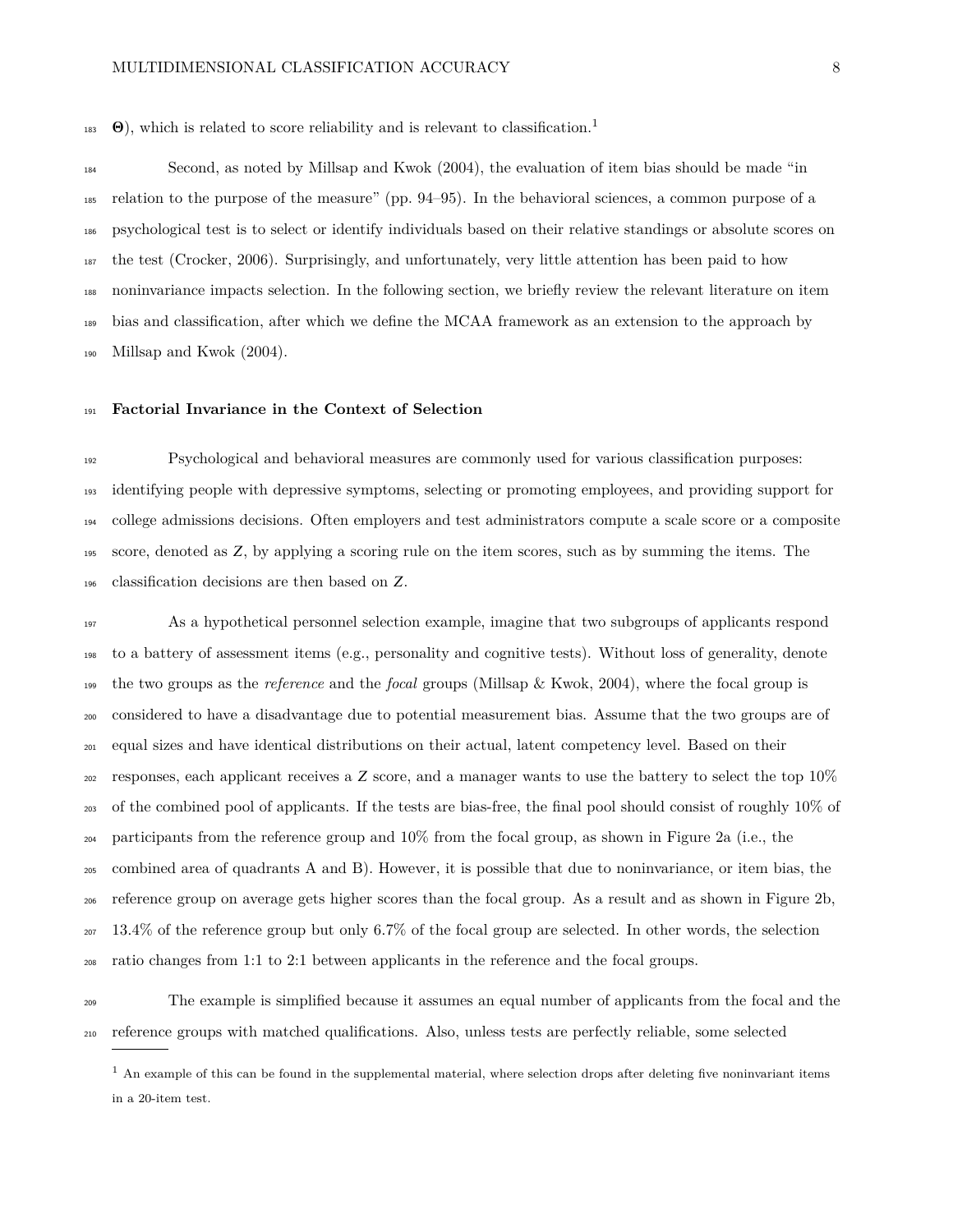individuals in each subgroup will be "false positives;" a selection process that selects equal proportions of applicants in each subgroup is still problematic if it results in more false positives in some subgroups than others. A systematic approach to evaluating selection accuracy, as discussed in the remainder of the current paper, is needed to assess how factors such as group sizes, differences in the distribution of qualifications, and reliability of the test scores may influence the effect of item bias on classification accuracy.

*Classification Accuracy Analysis*

Millsap and Kwok [\(2004\)](#page-19-0) proposed a framework to quantify how noninvariance affects

classification accuracy. Specifically, based on the probabilities of true positives (qualified and selected),

false positives (unqualified but selected), true negatives (unqualified and not selected), and false negatives

 $_{220}$  (qualified but not selected) (i.e., quadrants A, B, C, D in Figure [2\)](#page-26-0), one can summarize classification

accuracy by the following indices:

Proportion selected  $(PS) = P(\text{true positive}) + P(\text{false positive}),$ Success Ratio (SR) =  $\frac{P(\text{true positive})}{P(\text{true positive})}$  $P(\text{true positive})$ <br> $P(\text{true positive}) + P(\text{false positive})$ , Sensitivity (SE) =  $\frac{P(\text{true positive})}{P(\text{true positive})}$  $P(\text{true positive}) + P(\text{false negative})$ ,<br> $P(\text{true positive}) + P(\text{false negative})$ Specificity  $(SP) = \frac{P(\text{true negative})}{P(\text{true positive})}$  $P(\text{true negative})$ <br> $P(\text{true negative}) + P(\text{false positive})$ ,

222 where  $P(\cdot)$  denotes the probability of an outcome.

 For example, in personnel selection, proportion selected refers to the proportion of candidates selected for the job based on the biodata items. Success ratio is the proportion of candidates who are truly qualified among all the selected candidates; thus, a low success ratio means that the selection procedure selects many unqualified candidates for the job. Sensitivity is the proportion of candidates who are selected among all qualified candidates; thus, a low sensitivity means that only a small proportion of truly qualified candidates are selected. Finally, specificity is the proportion of candidates who are not selected among all the candidates who do not meet the cutoff, so a low specificity means that only a small proportion of truly unqualified candidates are correctly screened out. In this hypothetical example, one can argue that success ratio and sensitivity are more important if the goal is to select the best candidates, so proportion selected, success ratio, and sensitivity are important factors concerning the fairness of the selection procedure across subgroups. In practice, however, different combinations of these indices may matter most, depending on the purpose of the selection procedure.

 The analyses originally proposed by Millsap and Kwok [\(2004\)](#page-19-0) only computed PS, SR, SE, and SP. In the context of personnel selection, one additional index that is of interest in personnel selection is the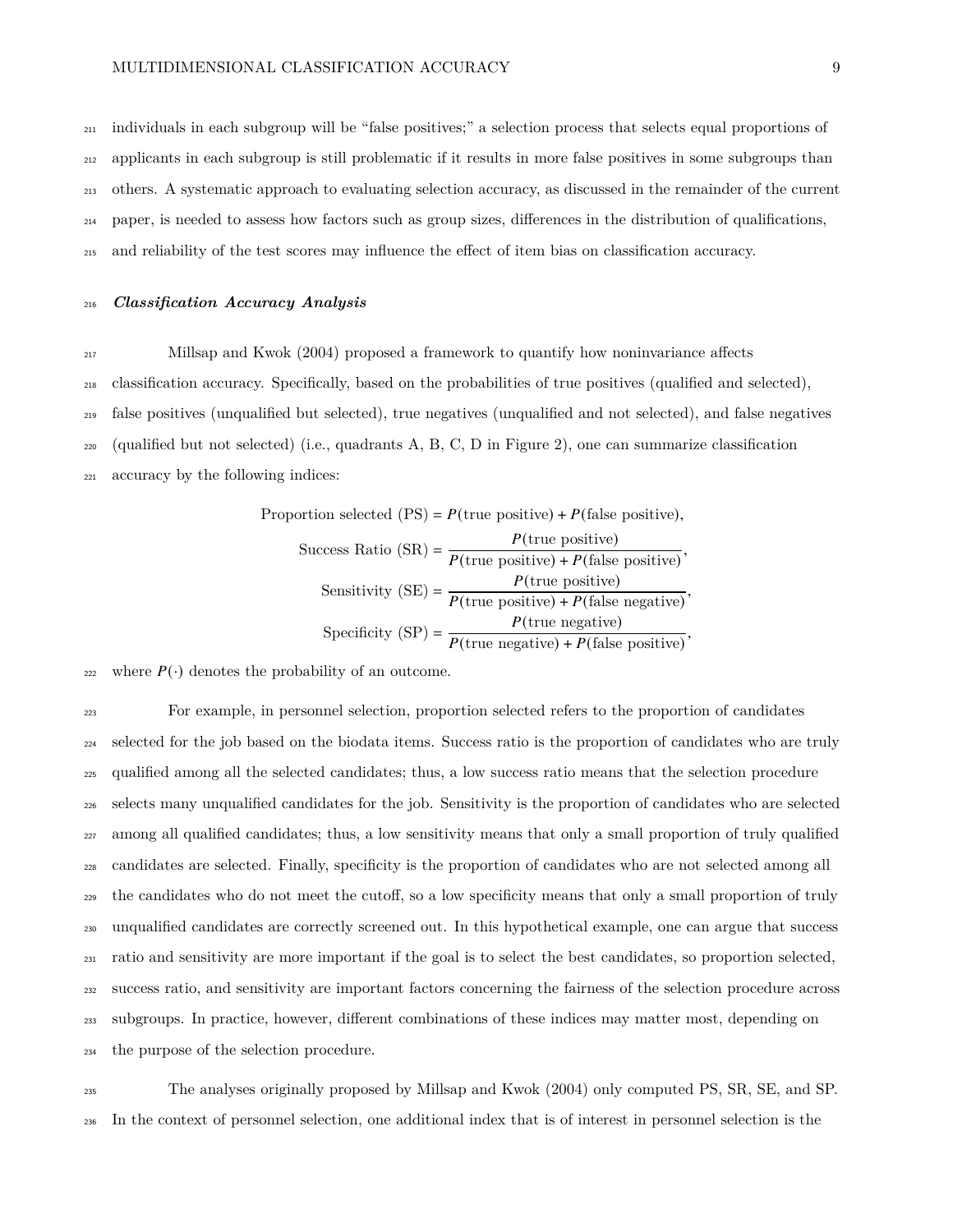adverse impact (AI) ratio, defined as (Nye & Drasgow, [2011\)](#page-19-7)

$$
AI ratio = \frac{E_R(PS_F)}{PS_R},
$$

<sup>238</sup> where PS<sub>R</sub> is the proportion selected for the reference group (usually the majority group), and  $E_R(PS_F)$  is the *expected proportion selected for the focal group based on the latent score distributions of the reference* <sup>240</sup> group. In other words,  $E_R(PS_F)$  is the proportion that would be selected from the focal group when the focal and the reference groups were matched in latent trait levels. When strict invariance holds, the AI ratio is 1, meaning that two candidates with equal latent trait levels—one from the focal group and the 243 other from the reference group—are equally likely to be selected. When AI ratio  $< 1$ , it indicates that those in the focal group would be less likely to be selected due to factors not related to the target latent traits.

 To evaluate the impact of noninvariance on selection, researchers compute the classification accuracy indices based on the parameter estimates from a partial strict invariance model and a strict invariance model, respectively. They can then compare the two sets of classification accuracy indices, and holistically evaluate the impact of noninvariance on selection for each subpopulation.

#### **Multidimensional Classification Accuracy Analysis (MCAA) Framework**

 Millsap and Kwok [\(2004\)](#page-19-0)'s framework and follow-up research assumed unidimensionality of the items, meaning that all items used for selection measure one single latent trait. In actual personnel selection as well as in many classification tasks, the items may tap into multiple constructs, or constructs with multiple dimensions. For example, the Mini-International Personality Item Pool (Mini-IPIP; Donnellan et al., [2006\)](#page-17-7), a personality inventory commonly used as part of personnel selection, has five dimensions (Openness, Conscientiousness, Extraversion, Agreeableness, and Neuroticism). Also, classification in practice may assign different weights to different dimensions, which means that individuals are selected based on a weighted composite score on the latent variables. Therefore, in this article, we propose a more general, multidimensional selection accuracy framework, and illustrate it using a secondary data analytic example.

260 For a selection test with q dimensions, let  $\eta_k$  be the true score for dimension k, and let w be a  $m \times 1$  vector of weights. In other words, if we know the true, error-free score **q** for every person, the 262 selection should be based on  $\zeta = w\eta$ . However, we only have the error-prone scores on p items, y. Usually, the items can be similarly partitioned into m subsets  $[y'_1, y'_2, \ldots, y'_m]'$ , where each  $y_k$  component consists of  $p_k$  items with  $\sum_{k=1}^m p_k = p$ . Let  $\mathbf{c} = [c_1, c_2, \dots, c_p]$  be the vector of weights for the items. So with only the <sup>265</sup> item scores, the selection is based on  $Z = cy$ . Following the derivation in Millsap and Kwok [\(2004\)](#page-19-0), under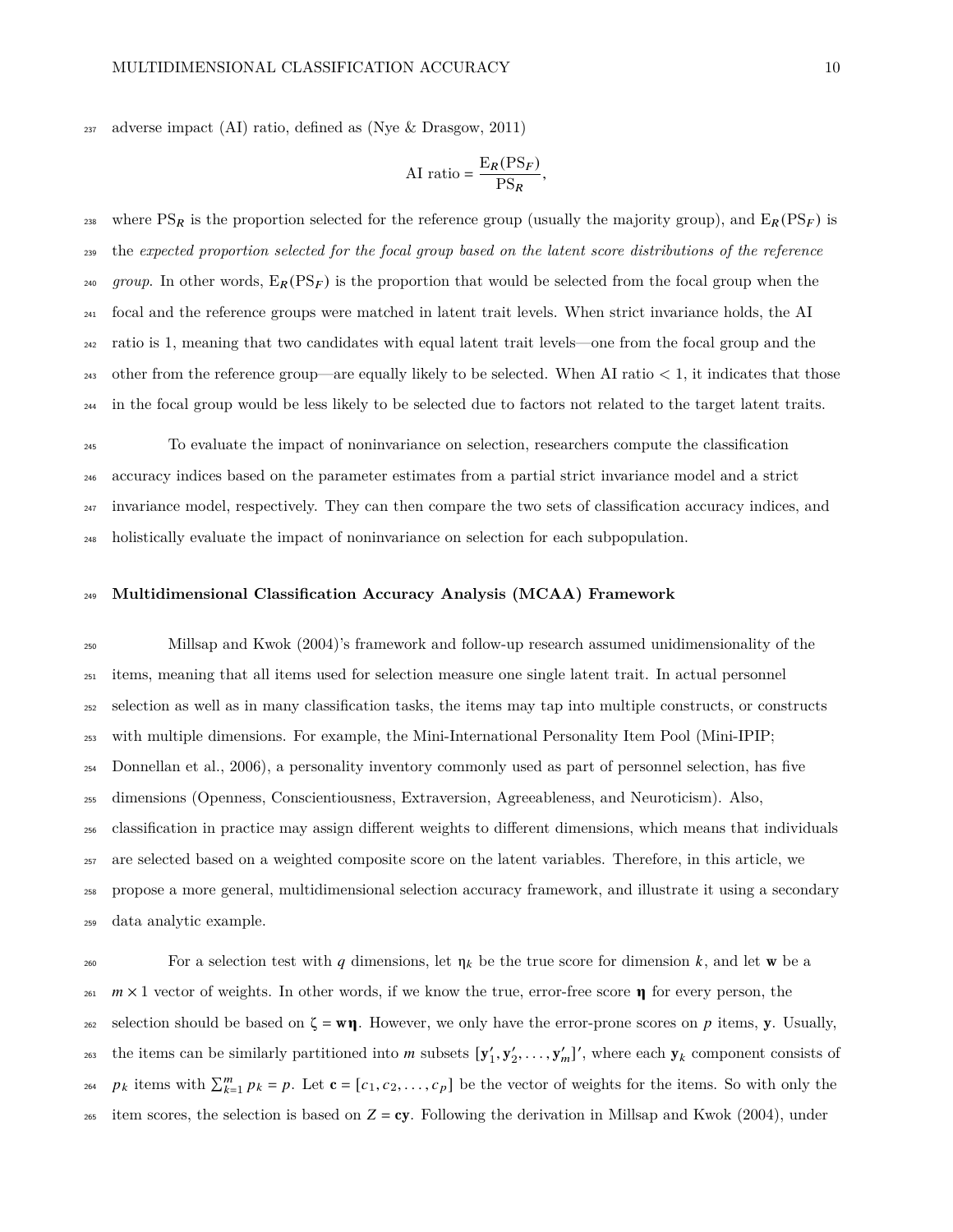266 the multivariate normal assumption of  $(\eta, \varepsilon)$ , within each subpopulation g,  $(Z_g, \zeta_g)$  follows a bivariate <sup>267</sup> normal distribution:

$$
\begin{pmatrix} Z_g \\ \zeta_g \end{pmatrix} = N \left( \begin{bmatrix} c\mathbf{v}_g + c\mathbf{\Lambda}_g \mathbf{\alpha}_g \\ \mathbf{w} \mathbf{\alpha}_g \end{bmatrix}, \begin{bmatrix} c\mathbf{\Lambda}_g \boldsymbol{\Psi}_g \mathbf{\Lambda}_g' c' + c\mathbf{\Theta}_g c' \\ c\mathbf{\Lambda}_g \boldsymbol{\Psi}_g \mathbf{w'} \end{bmatrix} \right),
$$
(2)

268 and the marginal distribution of  $(Z, \zeta)$  is a finite mixture of bivariate normal distributions, with mixing <sup>269</sup> proportions  $\pi_1, \ldots, \pi_G$  based on the relative sizes of the subpopulations.

 $270$  With a given cutscore on the observed composite,  $Z_c$ , and the total proportion selected, <sup>271</sup> PS<sub>T</sub> =  $P(Z > Z_c)$ , Millsap and Kwok [\(2004\)](#page-19-0) showed that the cutscore on the latent composite,  $\zeta_c$ , can be 272 determined as the quantile in the mixture bivariate normal distribution corresponding to probability  $PS_T$ . 273 Once  $Z_c$  and  $\zeta_c$  are set, the classification accuracy indices for group g can be easily obtained as cumulative <sup>274</sup> probabilities in a bivariate normal distribution. We have created an R script with the major function <sup>275</sup> PartInvMulti\_we() (see the supplemental material) that automates the computation, so that users simply 276 need to input the parameter values for each subpopulation, together with the mixing proportions and  $Z_c$ , <sub>277</sub> to get the selection accuracy indices for each subpopulation. Below, we demonstrate the MCAA using real <sup>278</sup> data of a personality inventory.

#### <sup>279</sup> *Comparing MCAA With the Unidimensional Counterpart*

 To demonstrate the need for a multidimensional framework, we conducted a simulation in which classification is based on two mildly correlated latent variables, and compared the classification accuracy indices based on MCAA as opposed to the unidimensional framework by Millsap and Kwok [\(2004\)](#page-19-0). Specifically, we simulated 1,000 data sets, each with 10 items, where the first five items loaded on the first factor and the next five items loaded (primarily) on the second factor, with all loadings = .70; we also 285 made item 10 to cross-load on the first factor with loading  $= .30$ . The items were fully metric invariant but 286 three items were scalar noninvariant, with intercepts  $= 0$  for all items in the first group and were 0.3, -0.1, and 0.5 for items 4, 5, and 10. Both latent factors had unity variance with a .2 correlation in both groups, and the unique variances were .51 for all items. We simulated 1,000 data sets, and for each data set, we 289 obtained classification accuracy indices using MCAA with weights of  $\mathbf{w} = [0.7, 0.3]$  given to the two factors, respectively. The classification accuracy indices were based on selecting the top 25% on the latent composite. We also applied the unidimensional framework (as implemented in Lai et al., [2017\)](#page-18-2) to obtain classification accuracy indices based on the first five items and the last five items separately, and obtained the weighted averages of the two sets of indices with the same weights of .7 and .3.

<sup>294</sup> Table [1](#page-21-0) compares the true population-level classification accuracy indices and the mean values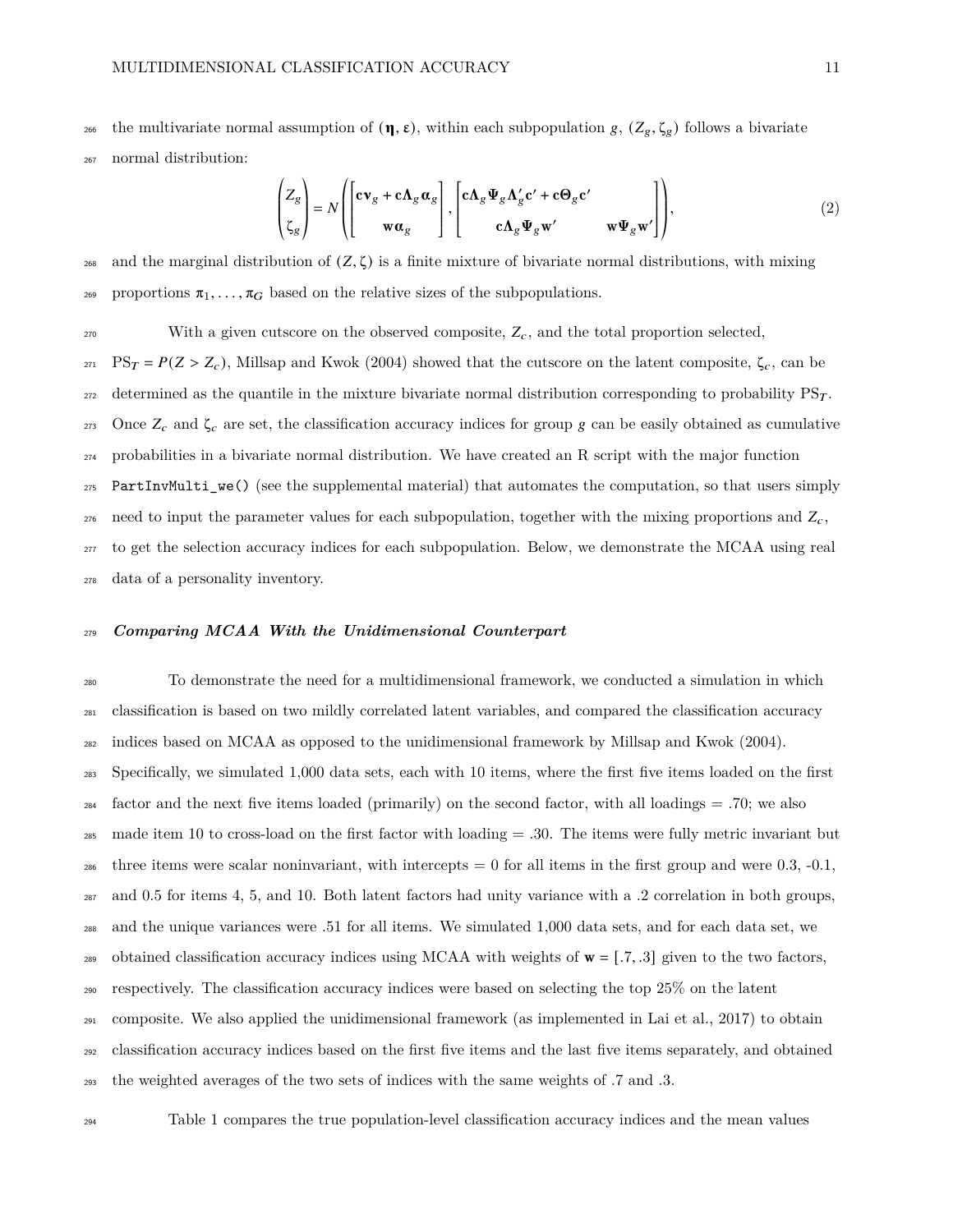across replications from MCAA and the unidimensional approach, with the first group as the reference group under partial strict invariance models. In summary, whereas MCAA recovered the true values of the indices well for both groups, using the unidimensional approach resulted in biased values of proportions selected and values of other indices being smaller than the true values.

#### **Illustrative Example**

 To illustrate the application of the multidimensional classification accuracy analysis (MCAA), we used data from Ock et al. [\(2020\)](#page-19-9), which examined measurement invariance of the mini-IPIP across gender. The data was a subset of the Eugene-Springfield Community Sample collected from 1994 Spring to 1996 Fall (Goldberg, [2018\)](#page-17-8), a well-studied community sample who completed a mail survey, including the mini-IPIP. Ock et al. [\(2020\)](#page-19-9) performed listwise deletion and provided complete data in their supplemental material. The sample consisted of 564 participants (239 males, 325 females), who were 20 to 85 years old  $306 \left(M = 51.7, SD = 12.5\right)$ , and nearly all of them being Caucasian (97.7%).

 The mini-IPIP is a short form of the International Personality Item Pool, a personality measure based on the Five-Factor model (Donnellan et al., [2006;](#page-17-7) Goldberg, [1999\)](#page-17-9). The mini-IPIP had 20 items in total, with four items for each factor. Specifically, items A2, A5, A7, A9 measure the factor Agreeableness; items C3, C4 C6, C8 measure the factor Conscientiousness; items E1, E4, E6, E7 measure the factor Extraversion; items N1, N2, N6, N8 measure the factor Neuroticism; and items O2, O8, O9, O10 measure the factor Openness to Experience. Further details about these items can be found in the Appendix in Donnellan et al. [\(2006\)](#page-17-7). Questions were descriptive statements answered on a 5-point Likert-type scale from 1 (*very inaccurate*) to 5 (*very accurate*). Table [2](#page-22-0) shows the means, standard deviations, and the correlations of the mini-IPIP items by gender.

 To identify noninvariant parameters, we used the *lavaan* R package (Rosseel, [2012\)](#page-19-10) and the <sup>317</sup> forward specification search procedure (Yoon & Kim, [2014\)](#page-20-3) using likelihood ratio tests  $(\Delta \chi^2)^2$  $(\Delta \chi^2)^2$  $(\Delta \chi^2)^2$ . Given the categorical nature of the items, we followed Ock et al. [\(2020\)](#page-19-9) to use the robust maximum likelihood (MLR) 319 estimator, with the scaled  $\Delta \chi^2$  test by Satorra and Bentler [\(2001\)](#page-19-11). We first fitted a configural invariance 320 model, which showed poor fit,  $\chi^2(320) = 662.94$ ,  $p < .001$ , RMSEA = 0.06, 95%CI [0.06, 0.07], CFI = 0.84, SRMR = 0.06. Based on the modification indices, we decided to free eight pairs of unique factor covariances: A2 and A5, E4 and E7, I2 and I10, I8 and I9, A9 and I9, C3 and E6, A2 and E7, E7 and N2.

The modified configural invariance model with five factors (see Figure [3\)](#page-27-0) showed acceptable fit,

<span id="page-11-0"></span> Jung and Yoon [\(2016\)](#page-18-10) and Jung and Yoon [\(2017\)](#page-18-11) are accessible introductions to other methods for identifying non-invariant parameters.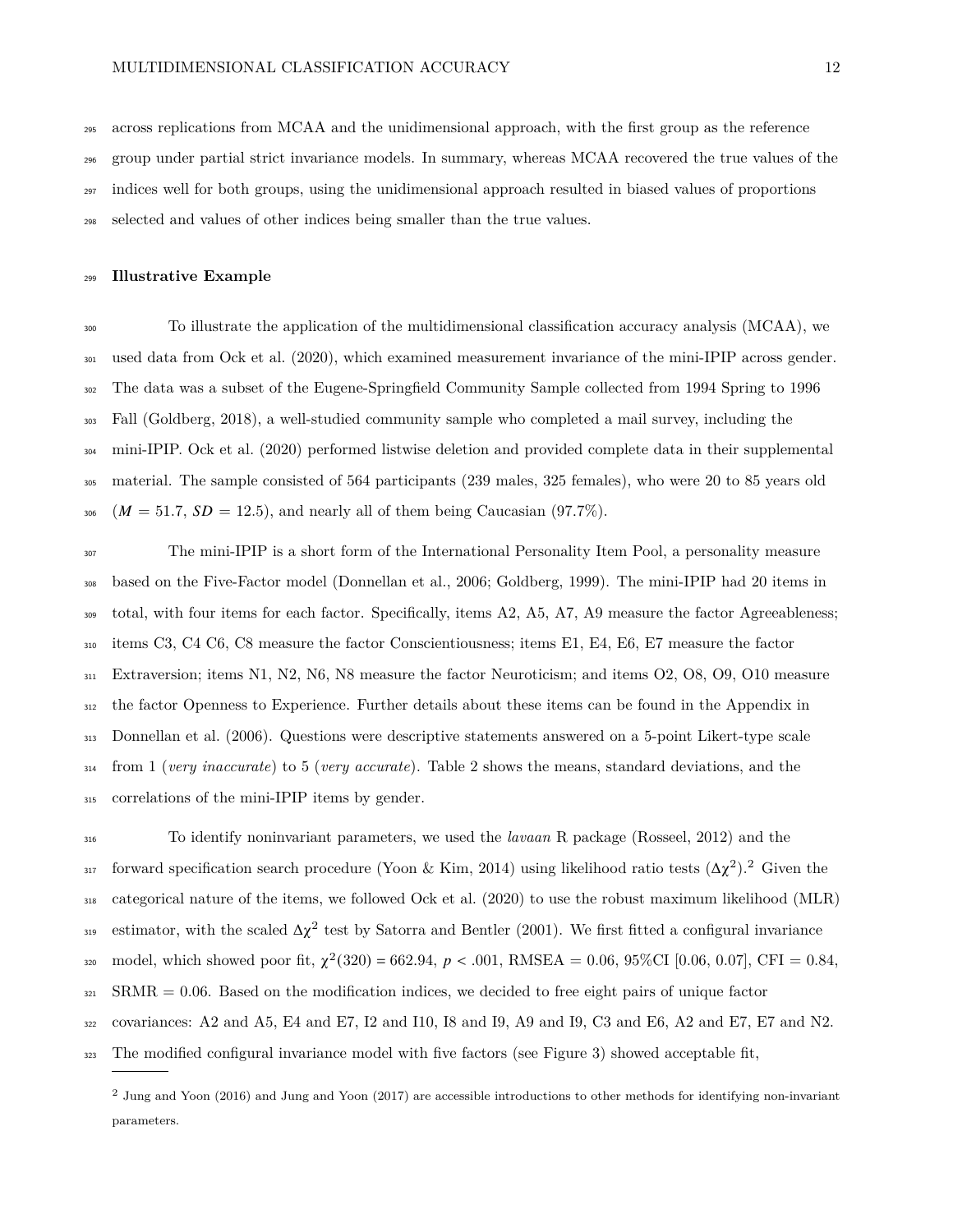$\chi^2(304) = 408.96, p < .001, RMSEA = 0.03, 95\% \text{CI} [0.03, 0.04], CFI = 0.95, SRMR = 0.05. Equality$ constraints in the loadings did not result in poorer model fit, scaled  $\Delta \chi^2(15) = 10.83$ ,  $p = .764$ . We then added the constraints to the intercepts, which resulted in poorer model fit, scaled  $\Delta \chi^2(15) = 49.38$ ,  $327$   $p < .001$ . One item in Agreeableness (A2, "Sympathize with others' feelings"), one item in Extraversion <sup>328</sup> (E6 "Don't talk a lot") and two items in Neuroticism (N1, "Am relaxed most of the time"; N2, "Seldom  $329$  feel blue") showed noninvariant intercepts across groups ( $\Delta \nu_{\rm F}$  - M = 0.16, 0.42, 0.31, 0.24). After freeing these items, the scalar model showed acceptable fit,  $\chi^2(330) = 426.75$ ,  $p < .001$ , RMSEA = 0.03, 95%CI  $331$  [0.02, 0.04], CFI = 0.95, SRMR = 0.05. A strict invariance model was further fitted to the data, which 332 fitted the data worse than the partial scalar invariance model, scaled  $\Delta \chi^2(20) = 40.65$ ,  $p = .004$ . One item <sup>333</sup> in Conscientiousness (C8, "Make a mess of things") and two items in Neuroticism (N1, "Am relaxed most 334 of the time"; N2, "Seldom feel blue") showed noninvariant unique factor variance across groups ( $\Delta\theta_{\rm F}$  - M = 335 0.21, 0.28, 0.39). The final model is a partial strict invariance model,  $\chi^2(347) = 446.25$ ,  $p < .001$ , RMSEA  $336 = 0.03, 95\%$ CI [0.02, 0.04], CFI = 0.95, SRMR = 0.06. The parameter estimates from the partial strict <sup>337</sup> invariance model can be found in the supplemental material.

 While the conventional invariance testing identified four items with noninvariant intercepts, the results did not provide information on how these noninvariant parameters may impact personnel selection using the mini-IPIP. For example, do the noninvariant intercepts give a substantial or a negligible advantage to females? Does dropping the noninvariant items improve the selection procedure? To answer these questions, we show how MCAA can be applied in a step-by-step fashion.

#### <sup>343</sup> *Step 1: Selection Parameters*

 As a first step of doing MCAA, we need to consider several parameters related to selection: (a) the mixing proportion  $(\pi_g)$ , (b) the relative weights given to each dimension  $(w_k)$ , (c) the weights given to each <sup>346</sup> item  $(c_i)$ , and (d) the selection cutoff, either in terms of an absolute cutoff score  $(Z_c)$  or a relative cutoff proportion (i.e., proportion selected). In this example, because the population sizes for females and for 348 males are roughly equal, we use  $\pi_1 = \pi_2 = .5$ . The weights given to the items and to the different dimensions require some more considerations. If the test items are summed together to get one single scale score for selection purposes, and each dimension contains an equal number of items, then we can specify  $\mathbf{w} = 1$  (i.e., a vector of ones). However, it is well documented in previous research (e.g., Barrick & Mount, [1991\)](#page-17-1) that different personality dimensions had different associations with job performance. Instead, we used the regression weights reported by Drasgow et al. [\(2012\)](#page-17-10), which conducted a meta-analysis to examine the predictive validity of five personality dimensions in eight criteria of job performance (e.g., the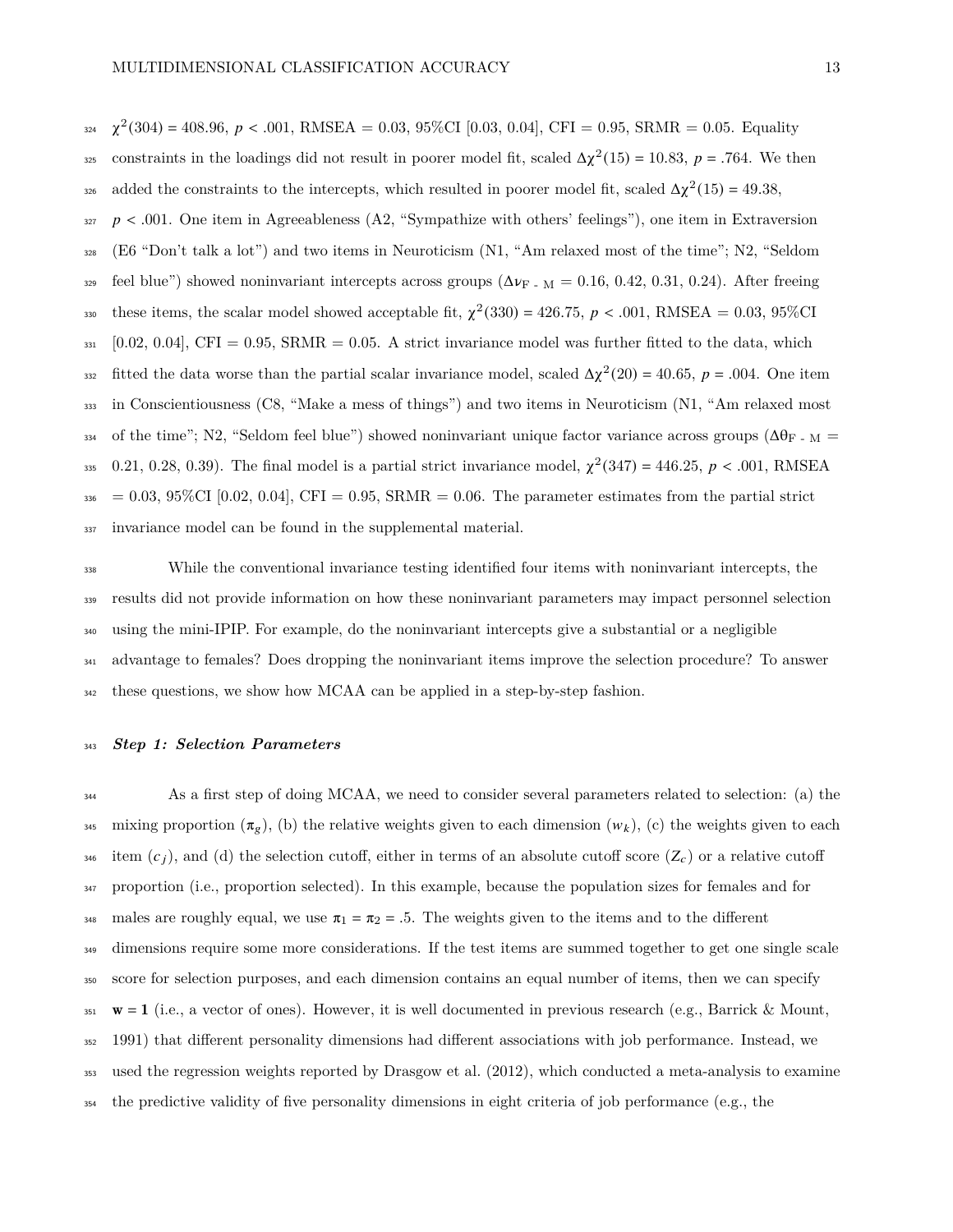predictive validity of conscientiousness ranges from -0.23 to 0.20). After averaging the regression weights <sup>356</sup> for each dimension, we set  $\mathbf{w} = [.0325, .1795, .4693, -.1951, .1236]$  for agreeableness, conscientiousness, extraversion, neuroticism (with a negative weight), and openness. Note that the sum of the absolute values of the weights is one. On the item side, because each dimension has the same number of items, we set the <sup>359</sup> item weights to be proportional to the latent weights, while keeping the maximum weighted score for each 360 participant to 100 (same as the unweighted score); specifically,  $\mathbf{c} = 5 \times [w_1, w_1, w_1, w_1, \ldots, w_5, w_5, w_5, w_5]$ <sup>361</sup> for 20 items. The codes for obtaining the weights can be found in the supplemental material. For the selection cutoff, we assume that the mini-IPIP is used to select the top 25% of the candidates.

#### *Step 2: Classification Accuracy Under Strict Invariance*

 To establish the baseline information of using the mini-IPIP in selecting males and females, we first obtained the parameter estimates under full strict invariance. The supplemental material contains codes for extracting parameter estimates from a fitted *lavaan* model object as inputs for the MCAA; however, researchers can also manually input the parameter estimates into the provided R function, PartInvMulti\_we(). Following Millsap and Kwok [\(2004\)](#page-19-0), for the four noninvariant intercepts and the three noninvariant unique factor variances, we obtained the average parameter estimates weighted by the mixing proportions as parameters for the strict invariance model. We used female candidates as the reference group and male candidates as the focal group. Using the selection parameters in Step 1 and the 372 R script in the supplemental material, one can obtain the selection indices when strict invariance holds, as shown in Table [3.](#page-23-0) Specifically, the selection is expected to comprise slightly more female candidates (25.2%) than male candidates. The other classification accuracy indices (success ratio, sensitivity, and specificity) were similar for the two groups.

#### *Step 3: Classification Accuracy Under Partial Strict Invariance*

 The selection accuracy of mini-IPIP under partial strict invariance can be obtained in the same way as in Step 2, except that the intercept parameters were different for males and females, as well as the unique variances and covariances. The results are again shown in Table [3.](#page-23-0) In the presence of test bias, male candidates are selected in a lower proportion than female candidates (0.260 for female and 0.240 for male). The selection procedure has a higher sensitivity for female than male candidates (0.758 for female and 0.733 for male). However, female candidates have a lower success ratio (0.732 for female and 0.759 for male) and specificity (0.907 for female and 0.923 for male) than male candidates.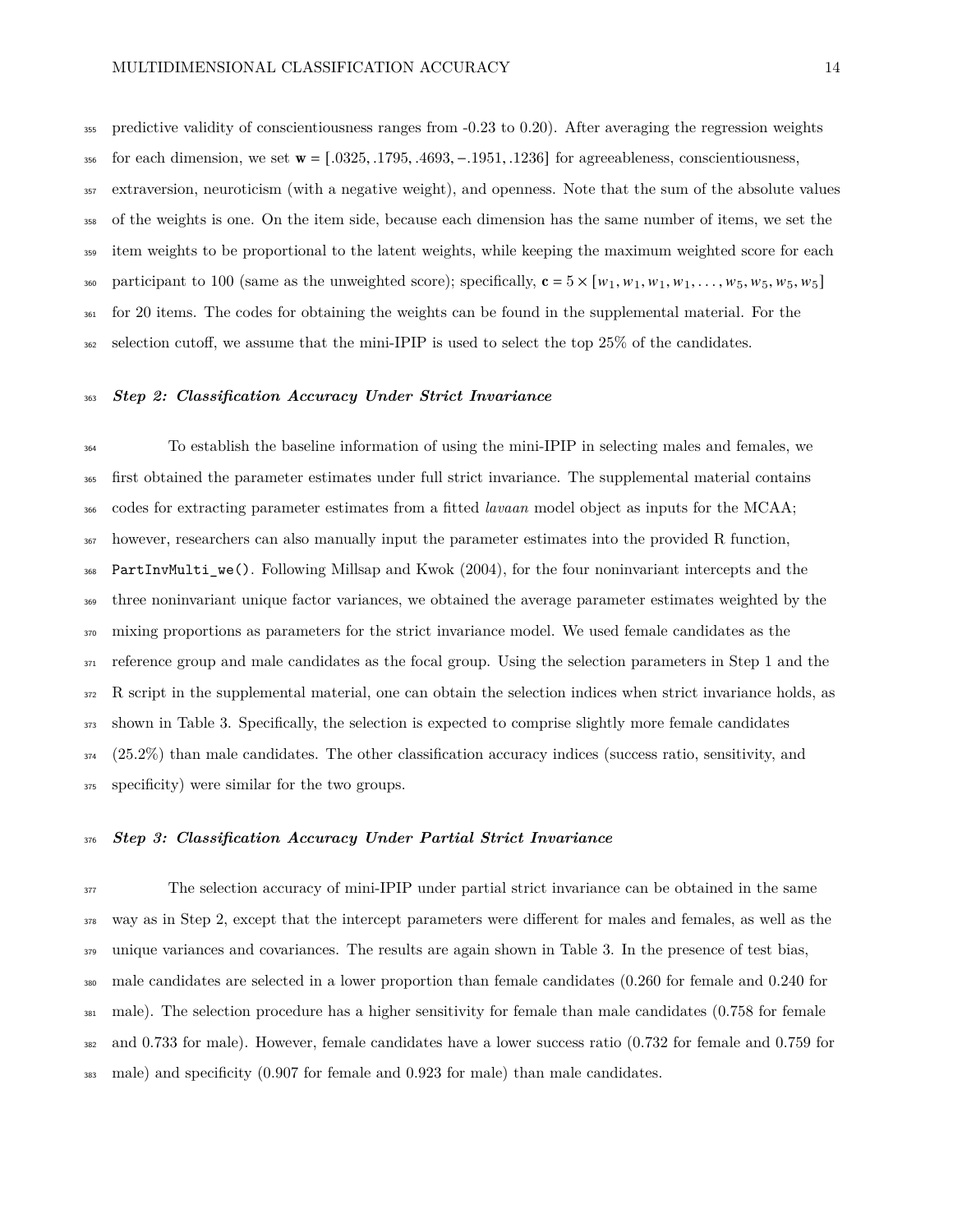## *Step 4: Compare the Change in Classification Accuracy indices*

 Comparing the results in Steps 2 and 3, we see male candidates are selected in a lower proportion  $386 \left(24.0\% \right)$ , whereas female candidates are selected in a higher proportion  $(26.0\%)$ . The increased proportion selected for female candidates due to item bias, however, results in a lower success ratio (0.732 as opposed to 0.748 under strict invariance), meaning that there are more false positives among qualified female candidates. Item bias also results in a higher sensitivity (0.758 as opposed to 0.749) and a lower specificity (0.907 as opposed to 0.915) for females. On the contrary, the lower proportion selected for male candidates <sup>391</sup> results in a higher success ratio (0.759 as opposed to 0.743), lower sensitivity (0.733 as opposed to 0.742), and higher specificity (0.923 as opposed to 0.915).

 The columns labelled  $E_F$ (Male) in Table [3](#page-23-0) represent the expected classification performance for male candidates based on the latent score distributions of the female candidates. The differences between columns Female and  $E_F$ (Male) show the impact of item bias on classification accuracy, as they are identical when strict invariance holds. Our R function also computed the AI ratio for male candidates to be 0.935, 397 which is the ratio of proportions selected for females and the proportions selected for  $E_F(Male)$  under strict invariance, that is, .243 / .260. The computed AI ratio indicates that, due to item bias, for every 1,000 female candidates selected, only 935 equally qualified male candidates will be selected. Thus, it demonstrates a disadvantage for male candidates when using the mini-IPIP for selection.

## *Comparison With Separate Unidimensional Analyses*

 We also applied separate unidimensional analysis to each dimension of the mini-IPIP. Because Agreeableness, Conscientiousness, and Openness were not found to show partial invariance when evaluated separately, only the results of Extraversion and Neuroticism are reported in Table [4.](#page-24-0)<sup>[3](#page-14-0)</sup> Note that the results for Neuroticism were based on reversely coded items, as lower neuroticism is usually preferred in personnel selection. It can be seen that the impact of item bias on selection accuracy is larger when considering each dimension separately than the combined impacts obtained from MCAA. Consider selecting individuals solely based on extraversion. Under strict invariance, female candidates will be selected at a similar proportion (24.7%) as male candidates (25.3%), but more females will be selected (26.7%) under partial strict invariance. The reverse is true for Neuroticism, as more males will be selected under partial strict invariance. The item biases showed a particularly large impact on sensitivity. However, when considering

<span id="page-14-0"></span> Evaluating measurement invariance for each dimension, we found one item for Extraversion (E6 "Don't talk a lot") had noninvariant intercepts, and two items in Neuroticism (N1, "Am relaxed most of the time"; N2, "Seldom feel blue") had noninvariant intercepts and unique variances across gender.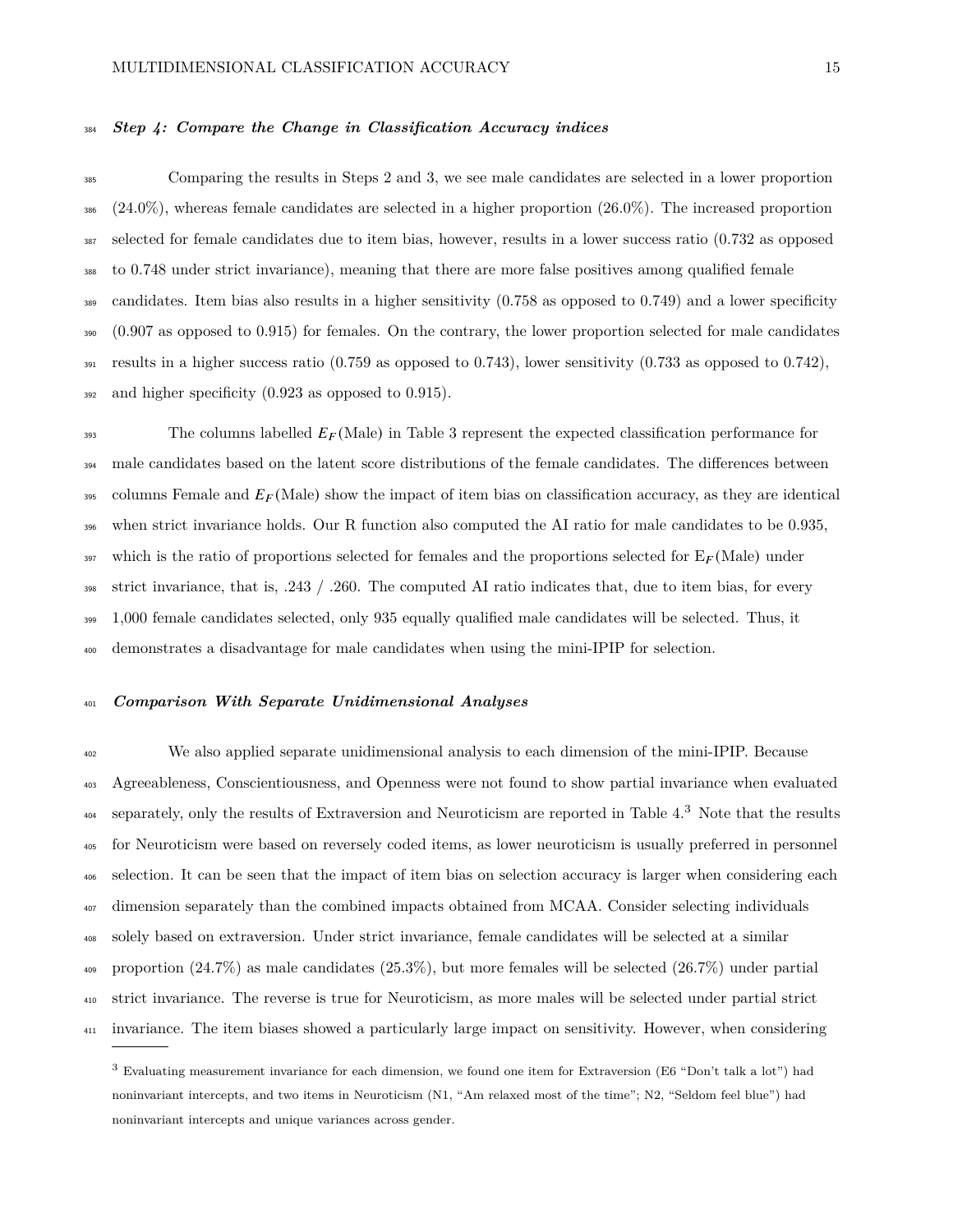the combined effect of item biases across all dimensions, as shown by MCAA, the impact was much smaller, as the biases in Extraversion and in Neuroticism somewhat cancelled out. The sensitivity and specificity also had higher values under MCAA, as the selection was generally more accurate with 20 items from five dimensions as opposed to only 4 items in one dimension. Therefore, when a multidimensional test is used for selection or classification purposes, using the MCAA framework provides results more closely aligned to how item biases affect the actual classification decisions overall.

#### **Discussion**

 Despite tremendous growth in the measurement invariance literature, there has been a disconnect between how results of invariance testing are presented—usually in the form of statistical significance and change in fit indices—and how psychological measures are used in practice for making classification decisions. The work by Millsap and Kwok [\(2004\)](#page-19-0) and Stark et al. [\(2004\)](#page-19-1) provided a foundation for understanding the impact of noninvariance on classification. Nevertheless, the previous work only considered unidimensional items, but in practice, classification is usually done based on multiple dimensions.

 The current work proposes a multidimensional classification accuracy framework (MCAA), which examines the change in classification accuracy indices attributable to noninvariance across demographic subgroups. We conceptualize the multidimensional problem by considering the joint distribution of the weighted observed composite score and the weighted latent composite score, and provide software code that computes the change in classification accuracy indices due to noninvariance. We illustrate MCAA with a step-by-step example of a five-dimensional personality inventory commonly used for personnel selection.

 Readers should note that the MCAA and the foundational work by Millsap and Kwok [\(2004\)](#page-19-0) only represent one option for understanding the practical significance of noninvariance. Other effect size indices exist in the literature, some of which were nicely summarized in Meade [\(2010\)](#page-18-12), and some recent development was made by Nye et al. [\(2019\)](#page-19-8) and Gunn et al. [\(2020\)](#page-18-9). In our opinion, information on changes in classification accuracy indices is most relevant for measures that are potentially used for classification purposes, such as tests of cognitive and noncognitive abilities, as well as screening and diagnostic tools. When conducting invariance analysis, we encourage researchers to carefully consider the intended usage of <sup>439</sup> the measure being studied and report the magnitude of noninvariance (if any) in a metric that is easily interpretable and fits the context in which the measure will be used.

 While we think the MCAA represents a step closer to linking invariance research and actual practices in the context of classification, we also recognize some limitations of the current work and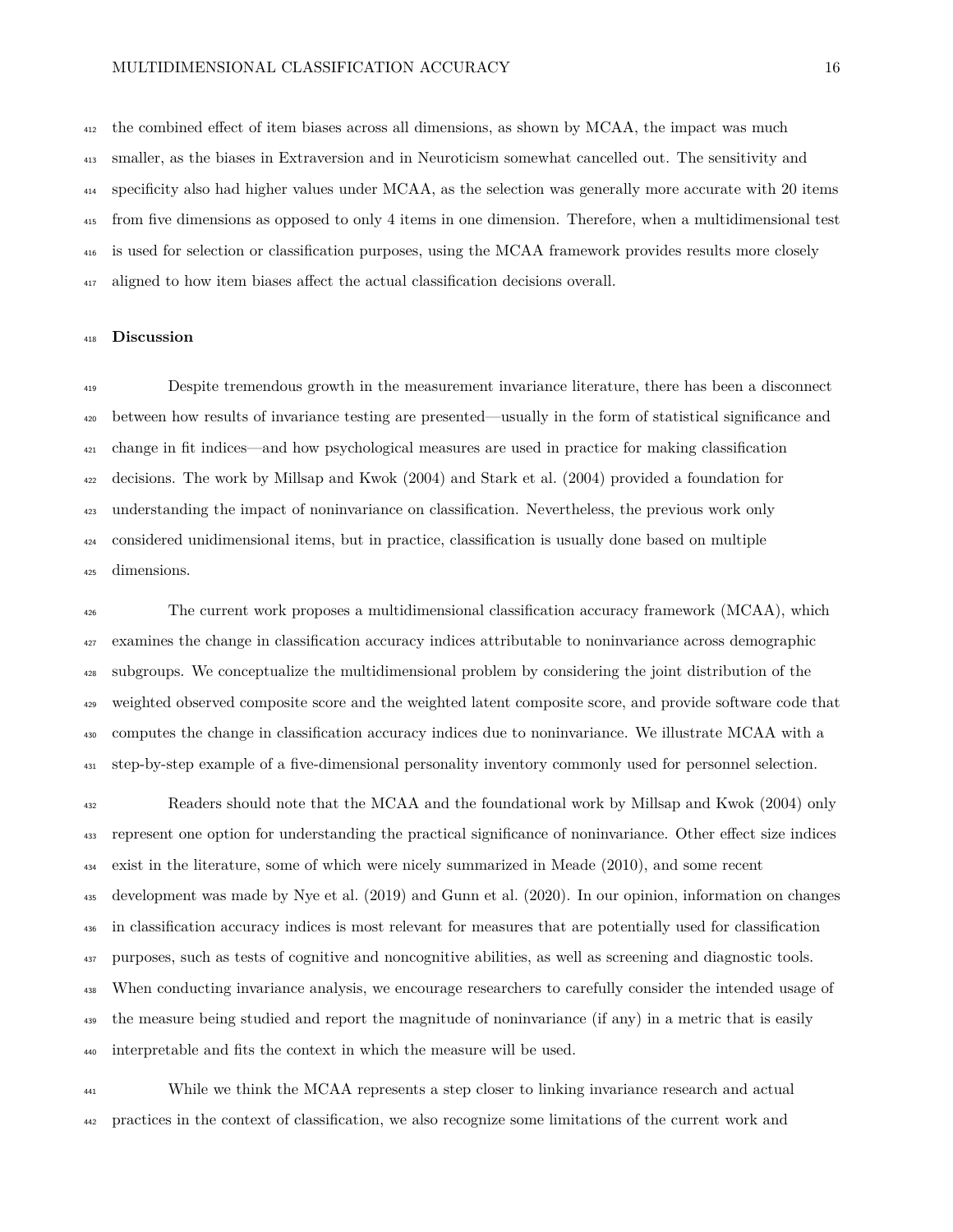- responses are approximately continuous; given that binary and ordinal items are commonly used in
- psychological measures, future research can combine MCAA and the recent extension by Gonzalez and
- Pelham [\(2021\)](#page-18-4) and Lai et al. [\(2019\)](#page-18-3). Second, as with previous literature, the implied classification accuracy
- indices under the strict and the partial strict invariance models are only point estimates and are subject to
- sampling error. Given the recommendations on reporting uncertainty estimates for measures on practical
- significance (e.g., American Psychological Association, [2020\)](#page-17-11), future work is needed to develop methods for
- obtaining standard errors and confidence intervals for the classification accuracy indices.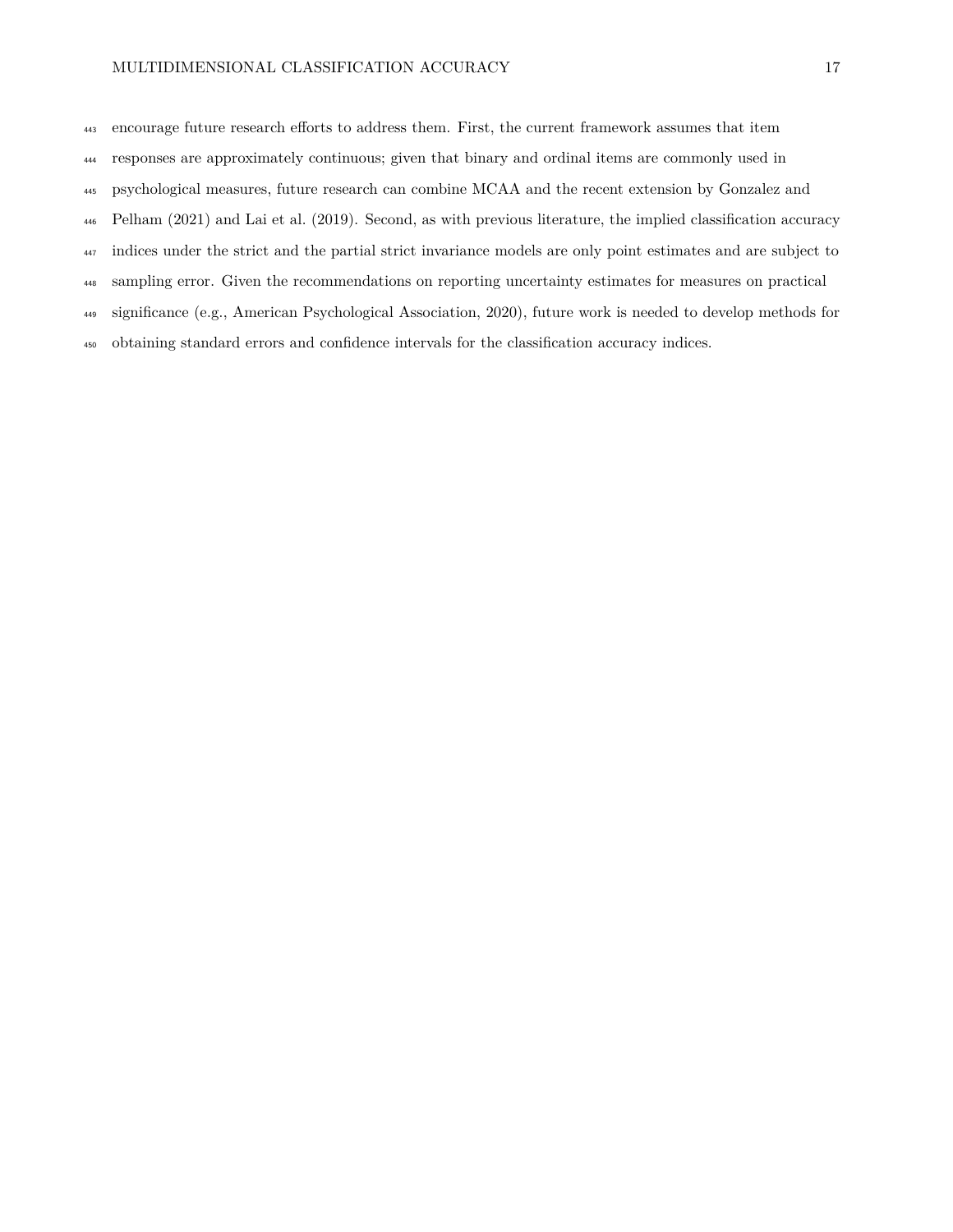<span id="page-17-11"></span><span id="page-17-10"></span><span id="page-17-9"></span><span id="page-17-8"></span><span id="page-17-7"></span><span id="page-17-6"></span><span id="page-17-5"></span><span id="page-17-4"></span><span id="page-17-3"></span><span id="page-17-2"></span><span id="page-17-1"></span><span id="page-17-0"></span>

| 451 | References                                                                                                      |
|-----|-----------------------------------------------------------------------------------------------------------------|
| 452 | Aguinis, H., Culpepper, S. A., & Pierce, C. A. (2016). Differential prediction generalization in college        |
| 453 | admissions testing. Journal of Educational Psychology, $108(7)$ , $1045-1059$ .                                 |
| 454 | https://doi.org/10.1037/edu0000104                                                                              |
| 455 | American Educational Research Association, American Psychological Association, & National Council on            |
| 456 | Measurement in Education. (2014). Standards for educational and psychological testing.                          |
| 457 | https://www.testingstandards.net/open-access-files.html                                                         |
| 458 | American Psychological Association. (2020). Publication manual of the American Psychological Association        |
| 459 | (7th ed.). https://doi.org/10.1037/000016S-000                                                                  |
| 460 | Barrick, M. R., & Mount, M. K. (1991). The Big Five personality dimensions and job performance: A               |
| 461 | meta-analysis. Personnel Psychology, $44(1)$ , 1–26.                                                            |
| 462 | https://doi.org/https://doi.org/10.1111/j.1744-6570.1991.tb00688.x                                              |
| 463 | Bentler, P. M. (1990). Comparative fit indexes in structural models. Psychological Bulletin, $107(2)$ ,         |
| 464 | 238-246. https://doi.org/10.1037/0033-2909.107.2.238                                                            |
| 465 | Chen, F. F. (2007). Sensitivity of goodness of fit indices to lack of measurement invariance. <i>Structural</i> |
| 466 | Equation Modeling: A Multidisciplinary Journal, $14(3)$ , 464-504.                                              |
| 467 | https://doi.org/10.1080/10705510701301834                                                                       |
| 468 | Cheung, G. W., & Rensvold, R. B. (2002). Evaluating goodness-of-fit indexes for testing measurement             |
| 469 | invariance. Structural Equation Modeling: A Multidisciplinary Journal, $9(2)$ , 233-255.                        |
| 470 | https://doi.org/10.1207/S15328007SEM0902_5                                                                      |
| 471 | Crocker, L. (2006). Introduction to classical and modern test theory. Cengage Learning.                         |
| 472 | Donnellan, M., Oswald, F., Baird, B., & Lucas, R. (2006). The Mini-IPIP scales: Tiny-yet-effective              |
| 473 | measures of the big five factors of personality. Psychological assessment, $18(2)$ , 192-203.                   |
| 474 | https://doi.org/10.1037/1040-3590.18.2.192                                                                      |
| 475 | Drasgow, F., Stark, S., Chernyshenko, O. S., Nye, C. D., Hulin, C. L., & White, L. A. (2012). Development       |
| 476 | of the Tailored Adaptive Personality Assessment System (TAPAS) to support Army personnel                        |
| 477 | selection and classification decisions (Technical Report 1311). U.S. Army Research Institutefor the             |
| 478 | Behavioral and Social Sciences. https://apps.dtic.mil/sti/citations/ADA564422                                   |
| 479 | Goldberg, L. R. (1999). A broad-bandwidth, public domain, personality inventory measuring the                   |
| 480 | lower-level facets of several five-factor models. Personality psychology in Europe, $\gamma(1)$ , 7–28.         |
| 481 | Goldberg, L. R. (2018). (2,8,10 & others) International Personality Item Pool (IPIP) (Version V1) [Data         |
| 482 | set]. Harvard Dataverse. https://doi.org/10.7910/DVN/UF52WY                                                     |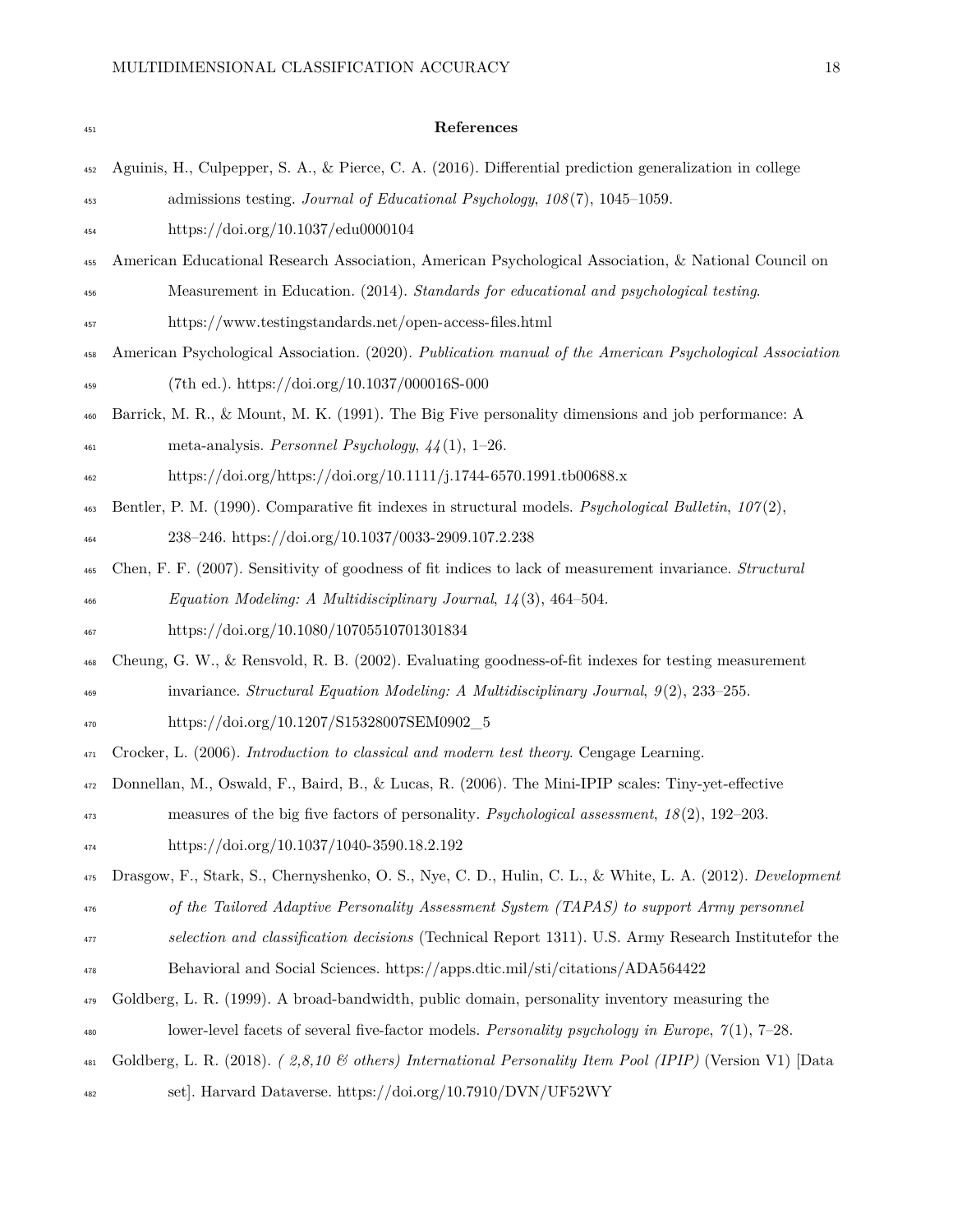<span id="page-18-11"></span><span id="page-18-10"></span><span id="page-18-9"></span><span id="page-18-8"></span><span id="page-18-5"></span><span id="page-18-4"></span>

| 483 | Gonzalez, O., & Pelham, W. E. (2021). When does differential item functioning matter for screening? A      |
|-----|------------------------------------------------------------------------------------------------------------|
| 484 | method for empirical evaluation. Assessment, $28(2)$ , 446-456.                                            |
| 485 | https://doi.org/10.1177/1073191120913618                                                                   |
| 486 | Gunn, H. J., Grimm, K. J., & Edwards, M. C. (2020). Evaluation of six effect size measures of              |
| 487 | measurement non-Invariance for continuous outcomes. Structural Equation Modeling: A                        |
| 488 | Multidisciplinary Journal, 27(4), 503-514. https://doi.org/10.1080/10705511.2019.1689507                   |
| 489 | Horn, J. L., & Meardle, J. J. (1992). A practical and theoretical guide to measurement invariance in aging |
| 490 | research. Experimental Aging Research, $18(3)$ , 117-144.                                                  |
| 491 | https://doi.org/10.1080/03610739208253916                                                                  |
| 492 | Hurtz, G. M., & Donovan, J. J. (2000). Personality and job performance: The Big Five revisited. Journal of |
| 493 | Applied Psychology, 85(6), 869-879. https://doi.org/10.1037/0021-9010.85.6.869                             |
| 494 | Jung, E., & Yoon, M. (2016). Comparisons of three empirical methods for partial factorial invariance:      |
| 495 | Forward, backward, and factor-ratio tests. Structural Equation Modeling: A Multidisciplinary               |
| 496 | Journal, 23(4), 567-584. https://doi.org/10.1080/10705511.2015.1138092                                     |
| 497 | Jung, E., & Yoon, M. (2017). Two-step approach to partial factorial invariance: Selecting a reference      |
| 498 | variable and identifying the source of noninvariance. Structural Equation Modeling: A                      |
| 499 | Multidisciplinary Journal, $24(1)$ , 65-79. https://doi.org/10.1080/10705511.2016.1251845                  |
| 500 | Lai, M. H. C., Kwok, O.-M., Yoon, M., & Hsiao, Y.-Y. (2017). Understanding the impact of partial           |
| 501 | factorial invariance on selection accuracy: An R script. Structural Equation Modeling: A                   |
| 502 | Multidisciplinary Journal, 24(5), 783-799. https://doi.org/10.1080/10705511.2017.1318703                   |
| 503 | Lai, M. H., Richardson, G. B., & Mak, H. W. (2019). Quantifying the impact of partial measurement          |
| 504 | invariance in diagnostic research: An application to addiction research. Addictive Behaviors, $94$ ,       |
| 505 | 50-56. https://doi.org/10.1016/j.addbeh.2018.11.029                                                        |
| 506 | Meade, A. W. (2010). A taxonomy of effect size measures for the differential functioning of items and      |
| 507 | scales. The Journal of Applied Psychology, $95(4)$ , $728-743$ . https://doi.org/10.1037/a0018966          |
| 508 | Mellenbergh, G. J. (1989). Item bias and item response theory. International Journal of Educational        |
| 509 | Research, $13(2)$ , 127-143. https://doi.org/10.1016/0883-0355(89)90002-5                                  |
| 510 | Meredith, W. (1993). Measurement invariance, factor analysis and factorial invariance. Psychometrika,      |
| 511 | $58(4)$ , 525-543. https://doi.org/10.1007/BF02294825                                                      |
| 512 | Millsap, R. E. (2007). Invariance in measurement and prediction revisited. Psychometrika, 72(4), 461-473.  |
| 513 | https://doi.org/10.1007/s11336-007-9039-7                                                                  |
|     |                                                                                                            |

<span id="page-18-12"></span><span id="page-18-7"></span><span id="page-18-6"></span><span id="page-18-3"></span><span id="page-18-2"></span><span id="page-18-1"></span><span id="page-18-0"></span>Millsap, R. E. (2011). *Statistical approaches to measurement invariance*. Routledge.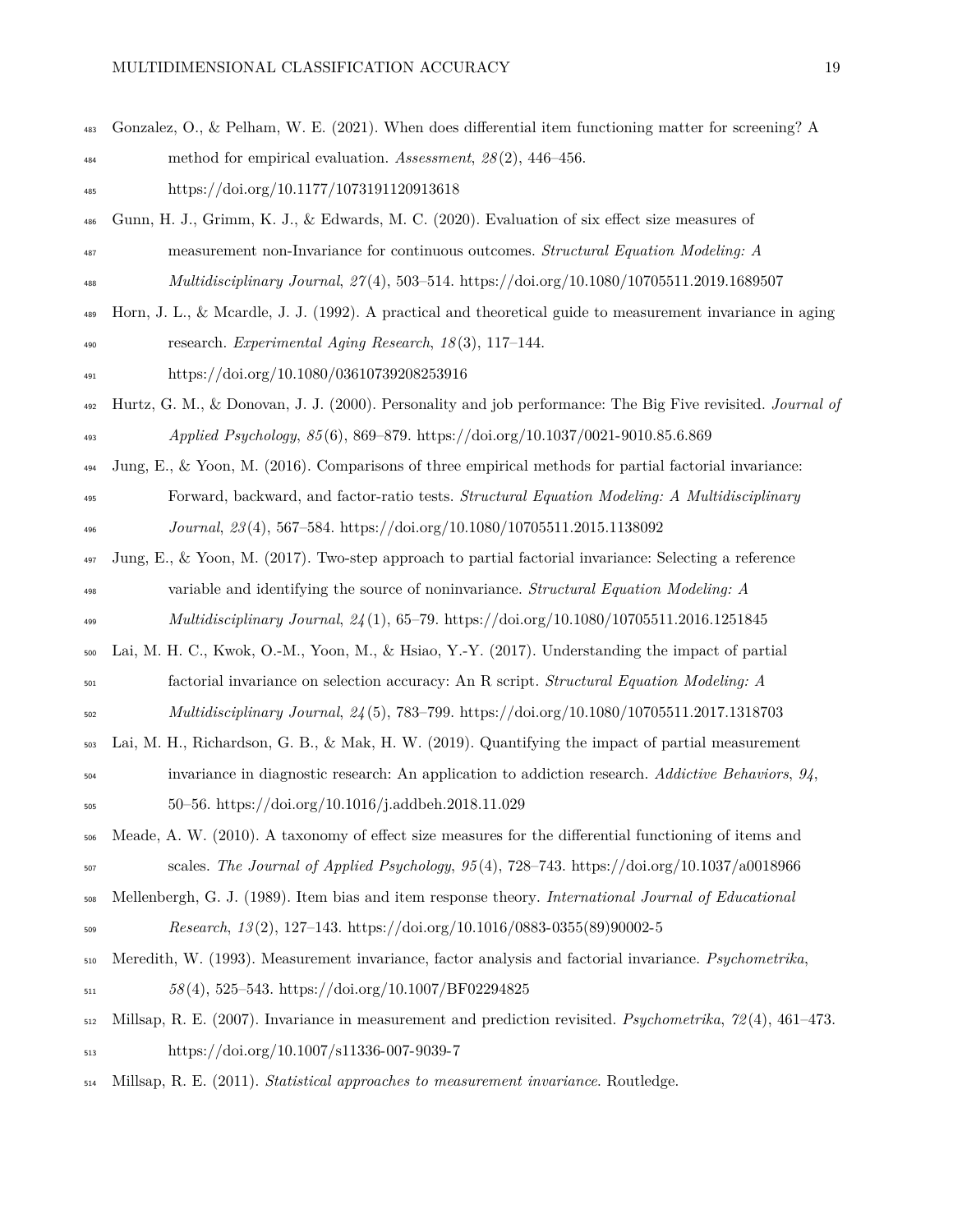<span id="page-19-11"></span><span id="page-19-10"></span><span id="page-19-9"></span><span id="page-19-8"></span><span id="page-19-7"></span><span id="page-19-2"></span><span id="page-19-0"></span>

| 515 | Millsap, R. E., & Kwok, O.-M. (2004). Evaluating the impact of partial factorial invariance on selection in   |
|-----|---------------------------------------------------------------------------------------------------------------|
| 516 | two populations. Psychological Methods, $9(1)$ , 93-115. https://doi.org/10.1037/1082-989X.9.1.93             |
| 517 | Nye, C. D., Bradburn, J., Olenick, J., Bialko, C., & Drasgow, F. (2019). How big are my effects? examining    |
| 518 | the magnitude of effect sizes in studies of measurement equivalence. Organizational Research                  |
| 519 | Methods, $22(3)$ , 678-709. https://doi.org/10.1177/1094428118761122                                          |
| 520 | Nye, C. D., & Drasgow, F. $(2011)$ . Effect size indices for analyses of measurement equivalence:             |
| 521 | Understanding the practical importance of differences between groups. Journal of Applied                      |
| 522 | <i>Psychology</i> , $96(5)$ , $966-980$ . https://doi.org/10.1037/a0022955                                    |
| 523 | Ock, J., McAbee, S. T., Mulfinger, E., & Oswald, F. L. (2020). The practical effects of measurement           |
| 524 | invariance: Gender invariance in two Big Five personality measures. Assessment, $27(4)$ , 657–674.            |
| 525 | https://doi.org/10.1177/1073191119885018                                                                      |
| 526 | Putnick, D. L., & Bornstein, M. H. (2016). Measurement invariance conventions and reporting: The state        |
| 527 | of the art and future directions for psychological research. Developmental Review, $41$ , 71–90.              |
| 528 | https://doi.org/10.1016/j.dr.2016.06.004                                                                      |
| 529 | Rosseel, Y. (2012). lavaan: An R package for structural equation modeling. Journal of Statistical Software,   |
| 530 | $48(2)$ , 1-36. http://www.jstatsoft.org/v48/i02/                                                             |
| 531 | Satorra, A., & Bentler, P. M. (2001). A scaled difference chi-square test statistic for moment structure      |
| 532 | analysis. <i>Psychometrika</i> , $66(4)$ , 507-514. https://doi.org/10.1007/BF02296192                        |
| 533 | Schmidt, F. L., & Hunter, J. E. (1998). The validity and utility of selection methods in personnel            |
| 534 | psychology: Practical and theoretical implications of 85 years of research findings. <i>Psychological</i>     |
| 535 | <i>Bulletin</i> , 262-274.                                                                                    |
| 536 | Schmit, M. J., & Ryan, A. M. (1993). The Big Five in personnel selection: Factor structure in applicant       |
| 537 | and nonapplicant populations. Journal of Applied Psychology, $78(6)$ , $966-974$ .                            |
| 538 | https://doi.org/10.1037/0021-9010.78.6.966                                                                    |
| 539 | Schmitt, N., & Kuljanin, G. (2008). Measurement invariance: Review of practice and implications. <i>Human</i> |
| 540 | <i>Resource Management Review, 18(4), 210-222. https://doi.org/10.1016/j.hrmr.2008.03.003</i>                 |
| 541 | Stark, S., Chernyshenko, O. S., & Drasgow, F. (2004). Examining the effects of differential item              |
| 542 | (functioning and differential) test functioning on selection decisions: When are statistically                |
| 543 | significant effects practically important? Journal of Applied Psychology, 89(3), 497-508.                     |
| 544 | https://doi.org/10.1037/0021-9010.89.3.497                                                                    |
| 545 | Steiger, J. H. (1980). Statistically based tests for the number of common factors. the annual meeting of the  |
| 546 | <i>Psychometric Society. Iowa City, IA. 1980.</i> Retrieved March 8, 2021, from                               |
|     |                                                                                                               |

<span id="page-19-6"></span><span id="page-19-5"></span><span id="page-19-4"></span><span id="page-19-3"></span><span id="page-19-1"></span><https://ci.nii.ac.jp/naid/10012870999/>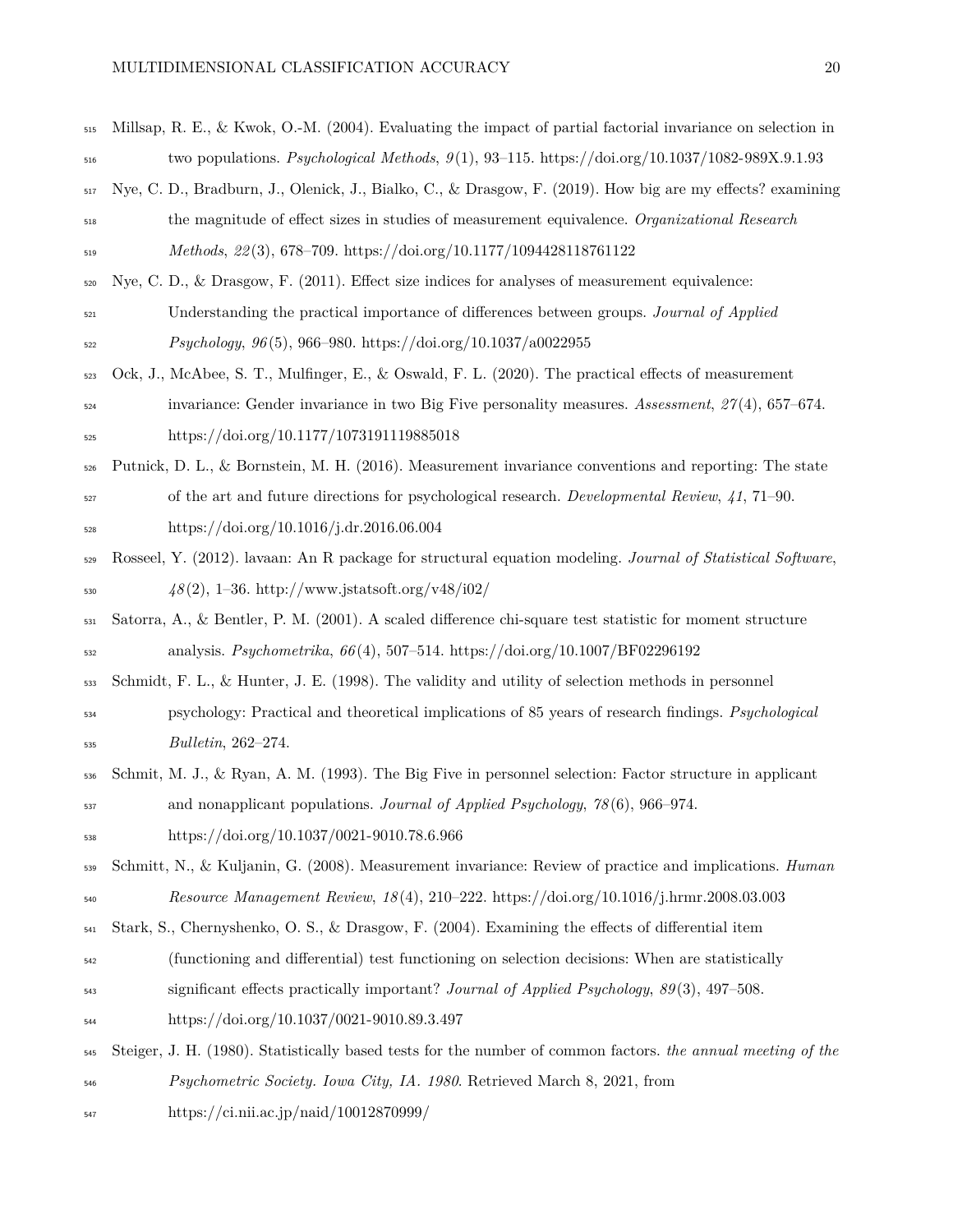- <span id="page-20-2"></span>Thurstone, L. (1947). *Multiple factor analysis*. University of Chicago Press.
- <span id="page-20-0"></span> Vandenberg, R. J. (2002). Toward a further understanding of and improvement in measurement invariance methods and procedures. *Organizational Research Methods*, *5* (2), 139–158.
- <https://doi.org/10.1177/1094428102005002001>
- <span id="page-20-3"></span>Yoon, M., & Kim, E. S. (2014). A comparison of sequential and nonsequential specification searches in
- testing factorial invariance. *Behavior Research Methods*, *46* (4), 1199–1206.
- <https://doi.org/10.3758/s13428-013-0430-2>
- <span id="page-20-1"></span>Zwick, R., Thayer, D. T., & Lewis, C. (1999). An empirical Bayes approach to Mantel-Haenszel DIF
- analysis. *Journal of Educational Measurement*, *36* (1), 1–28.
- <https://doi.org/10.1111/j.1745-3984.1999.tb00543.x>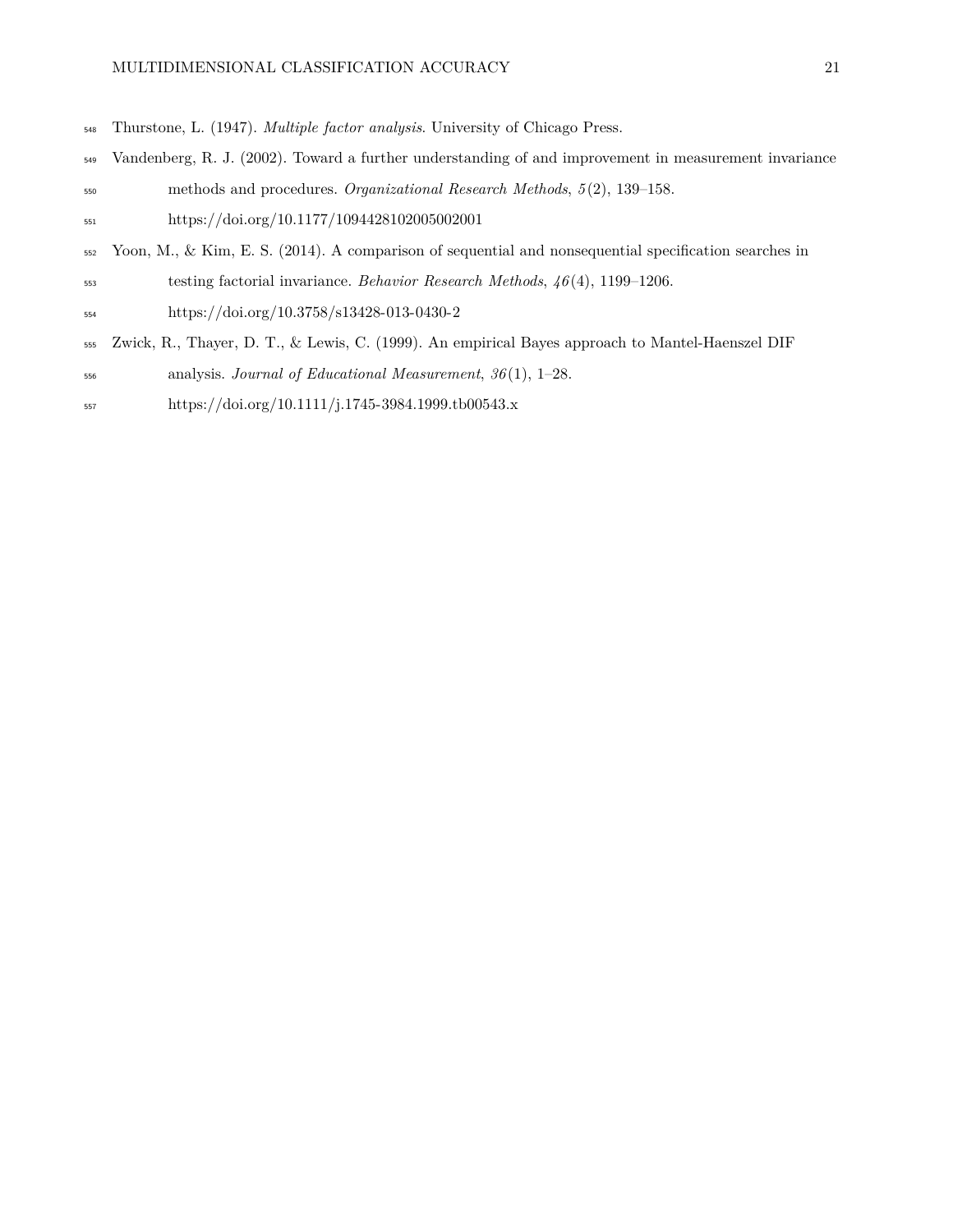## <span id="page-21-0"></span>**Table 1**

*Simulation Results*

|                        |           |               | Group 1 |           |           |       | Group 2 |       |
|------------------------|-----------|---------------|---------|-----------|-----------|-------|---------|-------|
|                        | <b>PS</b> | SR.           | SE      | <b>SP</b> | <b>PS</b> | SR.   | SE.     | SP    |
| Population value 0.236 |           | $0.822$ 0.774 |         | 0.944     | 0.264     | 0.781 | 0.826   | 0.923 |
| MCAA                   | 0.236     | 0.821         | 0.774   | 0.944     | 0.264     | 0.780 | 0.826   | 0.923 |
| UCA A                  | 0.239     | 0.800         | 0.762   | 0.936     | 0.261     | 0.767 | 0.803   | 0.919 |

 $Note. UCAA = Unidimensional classification accuracy analysis applied separately$ to the two dimensions.  $PS =$  proportion selected.  $SR =$  success ration.  $SR =$ success ratio  $SE =$  sensitivity  $SP =$  specificity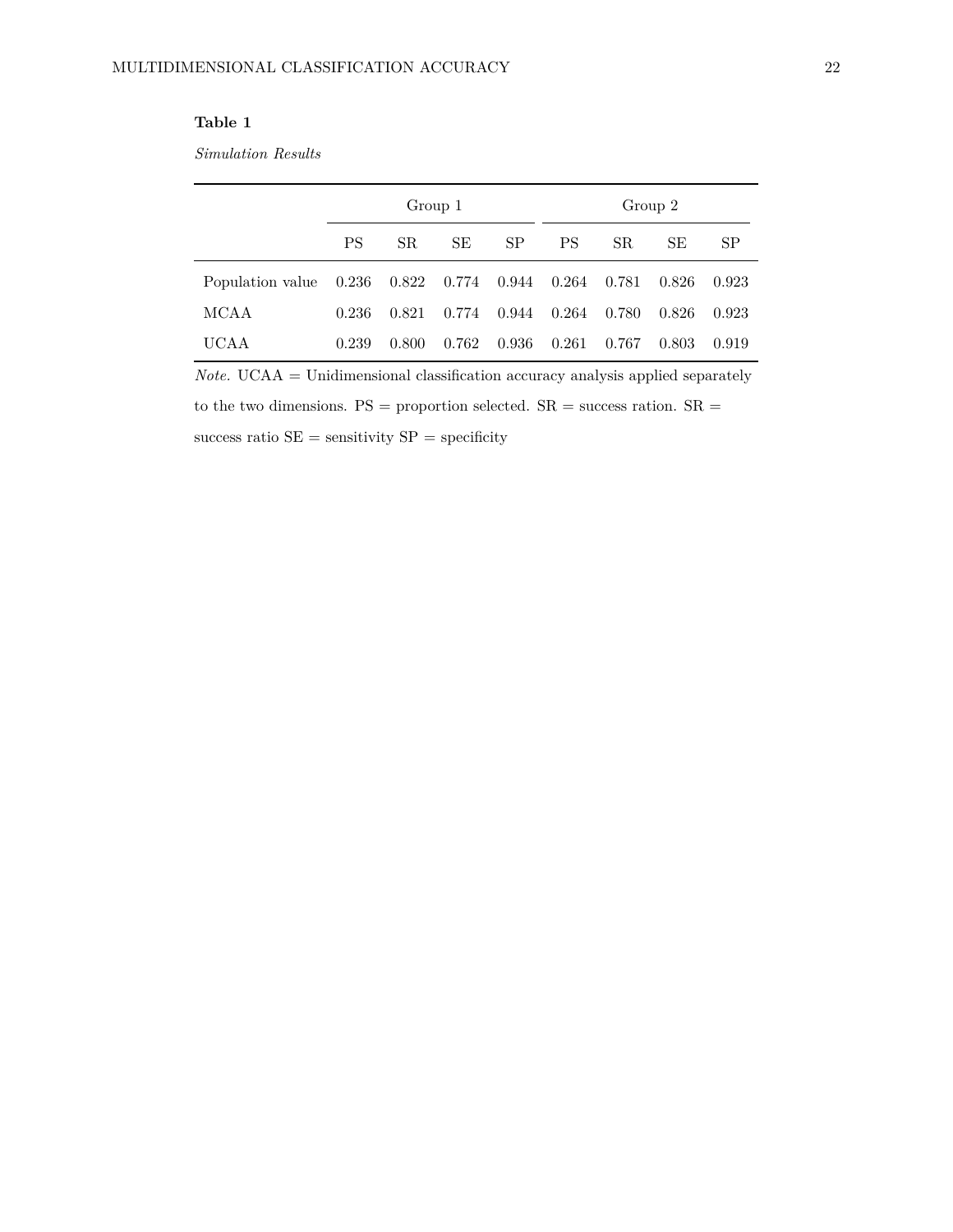<span id="page-22-0"></span>

| $\frac{1}{2}$ |         |
|---------------|---------|
|               |         |
|               |         |
|               | i       |
|               |         |
|               |         |
|               |         |
|               | I       |
|               |         |
|               |         |
|               |         |
| í             |         |
|               |         |
|               |         |
|               |         |
|               |         |
|               |         |
|               | ï       |
|               |         |
|               |         |
|               |         |
|               |         |
|               |         |
|               |         |
|               |         |
|               |         |
|               |         |
|               |         |
|               |         |
|               |         |
|               |         |
|               |         |
|               |         |
|               |         |
|               |         |
|               |         |
|               |         |
|               |         |
|               |         |
|               |         |
|               |         |
|               |         |
|               |         |
|               |         |
|               |         |
|               |         |
|               |         |
|               |         |
|               |         |
|               |         |
|               |         |
|               | י<br>נו |
|               | ׇ֚֘֝֬   |
|               |         |
|               |         |
|               |         |
|               | č       |
|               |         |
|               | l       |
|               |         |
|               | ٦       |
|               |         |
|               |         |
|               |         |
|               |         |
|               |         |
|               |         |
|               |         |
|               |         |
|               |         |
|               |         |
|               |         |
|               |         |
|               |         |
|               |         |
|               |         |
|               |         |
|               |         |
|               |         |
|               |         |
| I             |         |
|               | ׅ֘      |
|               |         |
|               |         |
|               |         |
|               |         |
|               |         |
|               |         |
|               |         |
|               |         |
|               | Ş       |
|               | j<br>֘֒ |
|               |         |
|               |         |
|               | į       |
|               |         |
|               |         |
|               |         |
|               |         |
|               |         |
|               | ean.    |

| Table 2              |                                            |                        |      |                |                 |                 |                 |                  |                                                 |                 |                 |                 |                 |                  |                           |                 |                 |                |                |                 |                 |                        |                 |                 |
|----------------------|--------------------------------------------|------------------------|------|----------------|-----------------|-----------------|-----------------|------------------|-------------------------------------------------|-----------------|-----------------|-----------------|-----------------|------------------|---------------------------|-----------------|-----------------|----------------|----------------|-----------------|-----------------|------------------------|-----------------|-----------------|
|                      | Mean, Standard Deviations, and Item-Level  |                        |      |                |                 |                 |                 |                  | Correlations of the Mini-IPIP Scales by Gender. |                 |                 |                 |                 |                  |                           |                 |                 |                |                |                 |                 |                        |                 |                 |
|                      | Female                                     |                        |      | Male           |                 |                 |                 |                  |                                                 |                 |                 |                 |                 |                  |                           |                 |                 |                |                |                 |                 |                        |                 |                 |
|                      | Mean                                       | $\overline{\text{SD}}$ | Mean | $\overline{S}$ | a2              | a5              | 7a              | a <sub>9</sub>   | ್ರಿ                                             | $_{c4}$         | $_{\rm c8}$     | ල               | $\vec{e}$       | $\mathcal{L}$    | $\mathbf{e}^{\mathbf{G}}$ | 79              | $\overline{a}$  | n2             | n6             | n8              | Ξ,              | $\mathop{1\mathrm{8}}$ | Ű.              | 10              |
| a2                   | 4.34                                       | 0.73                   | 3.93 | 0.87           |                 | 29              | .18             | $\mathcal{S}$    | $-0.02$                                         | $-0.3$          | $\overline{10}$ | 70.             | $-0.0$          | $\mathcal{S}$    | 03                        | $-14$           | $-0.2$          | $-0.1$         | 06             | $-0.03$         | $-0.1$          | $\overline{0}$         | $-0.4$          | $\overline{c}$  |
| а5                   | 4.07                                       | 0.84                   | 3.53 | 1.02           | $\frac{51}{ }$  |                 | 33              | 39               | $\overline{C}$                                  | $-10$           | 02              | $-0.06$         | $\overline{12}$ | $20$             | $\overline{13}$           | 0 <sup>5</sup>  | $-0.8$          | $\mathbf{S}$   | $\overline{6}$ | $-0.02$         | .19             | Ę                      | $\overline{14}$ | $\overline{14}$ |
| 7a                   | 4.45                                       | 0.83                   | 4.04 | 0.90           | $\ddot{30}$     | $-45$           |                 | 44               | $-0.02$                                         | $-12$           | $\frac{4}{1}$   | $\rm 06$        | .08             | .19              | 08                        | 0 <sub>4</sub>  | $-0.7$          | $-14$          | $-0.8$         | $-13$           | 13              | 름                      | 13              | $\frac{15}{1}$  |
| a <sub>0</sub>       | 4.18                                       | 0.82                   | 3.61 | 0.96           | 32              | $\ddot{5}$      | .56             |                  | $-0.1$                                          | $-13$           | 0 <sup>3</sup>  | $-03$           | $\Xi$           | 09               | 00                        | $\overline{0}$  | $-12$           | $-0.06$        | $-0.08$        | $-13$           | 06              | 0 <sup>5</sup>         | $\sqrt{0}$      | $_{09}$         |
| ್ರಿ                  | 3.37                                       | 1.22                   | 3.28 | 1.09           | 06              | .08             | $\overline{10}$ | $\overline{C}$   |                                                 | $\overline{31}$ | $\overline{31}$ | 39              | 05              | 0 <sup>5</sup>   | $-0.02$                   | $-0.1$          | -.07            | $-12$          | $-0.04$        | 71.7            | Ę               | $-0.1$                 | $-10$           | $-0.0$          |
| $\mathcal{C}^4$      | 4.32                                       | 77.0                   | 4.26 | 0.71           | 04              | $-0.1$          | 0 <sub>4</sub>  | $-0.06$          | 22                                              |                 | 20              | 35              | 02              | $-0.5$           | $\overline{0}$            | 06              | $\overline{10}$ | $-0.7$         | $\tilde{e}$    | $-0.03$         | $-10$           | $-10$                  | $-08$           | $-12$           |
| $_{\rm c8}$          | 4.23                                       | 0.97                   | 4.18 | 0.81           | 0 <sub>5</sub>  | $-0.3$          | 0.0             | $\tilde{e}$      | 21                                              | 27              |                 | 33              | $\overline{13}$ | $\overline{.13}$ | 50                        | $\overline{13}$ | $-02$           | $-20$          | $-10$          | $-26$           | $-12$           | $\overline{0}$         | $-0.4$          | $-0.5$          |
| $_{\rm c}$           | 3.70                                       | 1.32                   | 3.61 | 1.22           | 00              | $\overline{0}$  | $-0.1$          | $-13$            | 32                                              | $\frac{41}{5}$  | $30\,$          |                 | 04              | 0 <sup>5</sup>   | $-0.1$                    | $\overline{0}$  | $-03$           | $-13$          | $-0.4$         | $-10$           | $-0.5$          | 70                     | $\overline{0}$  | $-0.3$          |
| ರ                    | 2.22                                       | 1.15                   | 2.31 | 1.03           | Ę               | .16             | $\overline{10}$ | $\Xi$            | $\overline{0}$                                  | $-0.08$         | $-10$           | 0 <sup>3</sup>  |                 | 38               | 57                        | 40              | Ę               | Ę              | $\overline{0}$ | $-0.3$          | $\overline{14}$ | $\overline{10}$        | $\overline{14}$ | $\overline{15}$ |
| $_{\rm e4}$          | 2.94                                       | 1.30                   | 2.88 | 1.24           | 04              | .18             | 25              | $\overline{.16}$ | $\overline{13}$                                 | $02\,$          | 02              | $\overline{01}$ | $\overline{41}$ |                  | 38                        | 34              | $-0.7$          | Ę              | $\odot$        | $-0.09$         | .10             | $_{08}$                | $\overline{0}$  | TT.             |
| $_{66}$              | 3.41                                       | 1.24                   | 3.01 | 1.21           | .12             | .19             | 34              | 29               | $-12$                                           | $-08$           | $-0.1$          | $-0.1$          | 35              | 40               |                           | 39              | $\overline{0}$  | $-03$          | 0 <sup>5</sup> | $-0.09$         | $\overline{14}$ | $\Xi$                  | .18             | .19             |
| $5\degree$           | 3.08                                       | 1.02                   | 3.09 | 1.08           | 70.             | .06             | .18             | $\overline{12}$  | 50                                              | $-03$           | $\overline{10}$ | $-0.0$          | 42              | 35               | 48                        |                 | $-0.6$          | $-22$          | $-0.2$         | $-16$           | 70.             | 70.                    | $\overline{12}$ | $\overline{11}$ |
| $\overline{a}$       | 2.54                                       | $\Xi$                  | 2.26 | 76.0           | $-15$           | $-0.5$          | 00              | 95               | $-0.4$                                          | $-0.02$         | $-10$           | $\overline{0}$  | 09              | $-03$            | Ę                         | 04              |                 | 27             | 57             | 33              | $-0.7$          | $_{09}$                | $\mathcal{L}$   | $-10$           |
| n2                   | 2.66                                       | 1.32                   | 2.46 | 1.12           | $-24$           | $-0.8$          | $-15$           | $-0.09$          | $-0.09$                                         | 0 <sup>2</sup>  | $71 -$          | $-0.3$          | $-0.02$         | $-12$            | $-0.1$                    | $-0.06$         | $\overline{41}$ |                | $\frac{41}{3}$ | .49             | $-0.04$         | 04                     | $-0.02$         | $-10$           |
| n6                   | 2.31                                       | 1.08                   | 2.30 | 1.05           | $-19$           | $-0.9$          | $-14$           | $-14$            | $-13$                                           | 04              | $-18$           | $-0.02$         | $\overline{0}$  | $-0.3$           | 12                        | $-0.1$          | $\overline{31}$ | $-40$          |                | $\overline{41}$ | 00              | $-0.4$                 | $-0.4$          | $-0.3$          |
| n8                   | 2.23                                       | 1.20                   | 2.29 | 1.15           | $-14$           | $-0.3$          | $-0.9$          | $-12$            | $-12$                                           | $-0.0$          | $-23$           | $\Xi$           | $-05$           | $-11$            | $\Xi$                     | $-0.04$         | 39              | 54             | $\ddot{=}$     |                 | $_{08}$         | 06                     | $\mathcal{L}$   | $-0.2$          |
| $\tilde{\mathbf{z}}$ | 3.76                                       | 1.13                   | 3.94 | 0.97           | 08              | $\overline{15}$ | 21              | $\overline{.13}$ | $-0.02$                                         | 02              | $-0.06$         | $\rm ^{\rm o}$  | .26             | ГI.              | $\overline{31}$           | .25             | $-0.0$          | $\overline{0}$ | $\ddot{\circ}$ | 0.0             |                 | .26                    | 32              | .63             |
| ö.                   | 3.35                                       | 1.26                   | 3.65 | $1.13\,$       | $\overline{10}$ | .02             | .08             | Ξ                | $\Xi$                                           | $-0.7$          | 06              | $-0.06$         | $\overline{0}$  | .19              | .22                       | .28             | 02              | $-03$          | $-14$          | $-0.8$          | 23              |                        | 65              | .24             |
| $\mathbf{G}$         | 3.38                                       | 1.23                   | 3.62 | 1.09           | $\overline{11}$ | -17             | .19             | 32               | $-0.06$                                         | $-0.02$         | $-0.1$          | $-13$           | 08              | 14               | $\overline{21}$           | .16             | $-0.0$          | $\overline{0}$ | $-15$          | $-0.0$          | .26             | 50                     |                 | 34              |
| 110                  | $\overline{81}$<br>က်                      | 1.18                   | 4.07 | $1.05\,$       | 06              | 08              | 20              | 14               | 0 <sub>5</sub>                                  | 70.             | .02             | 03              | 22              | 71               | 26                        | 27              | $\overline{0}$  | $-0.4$         | $-12$          | $-0.02$         | 29.             | 32                     | 26              |                 |
|                      | Note. The item-level correlations of males |                        |      |                |                 |                 |                 | females)         | are shown in the lower (upper) triangle.        |                 |                 |                 |                 |                  |                           |                 |                 |                |                |                 |                 |                        |                 |                 |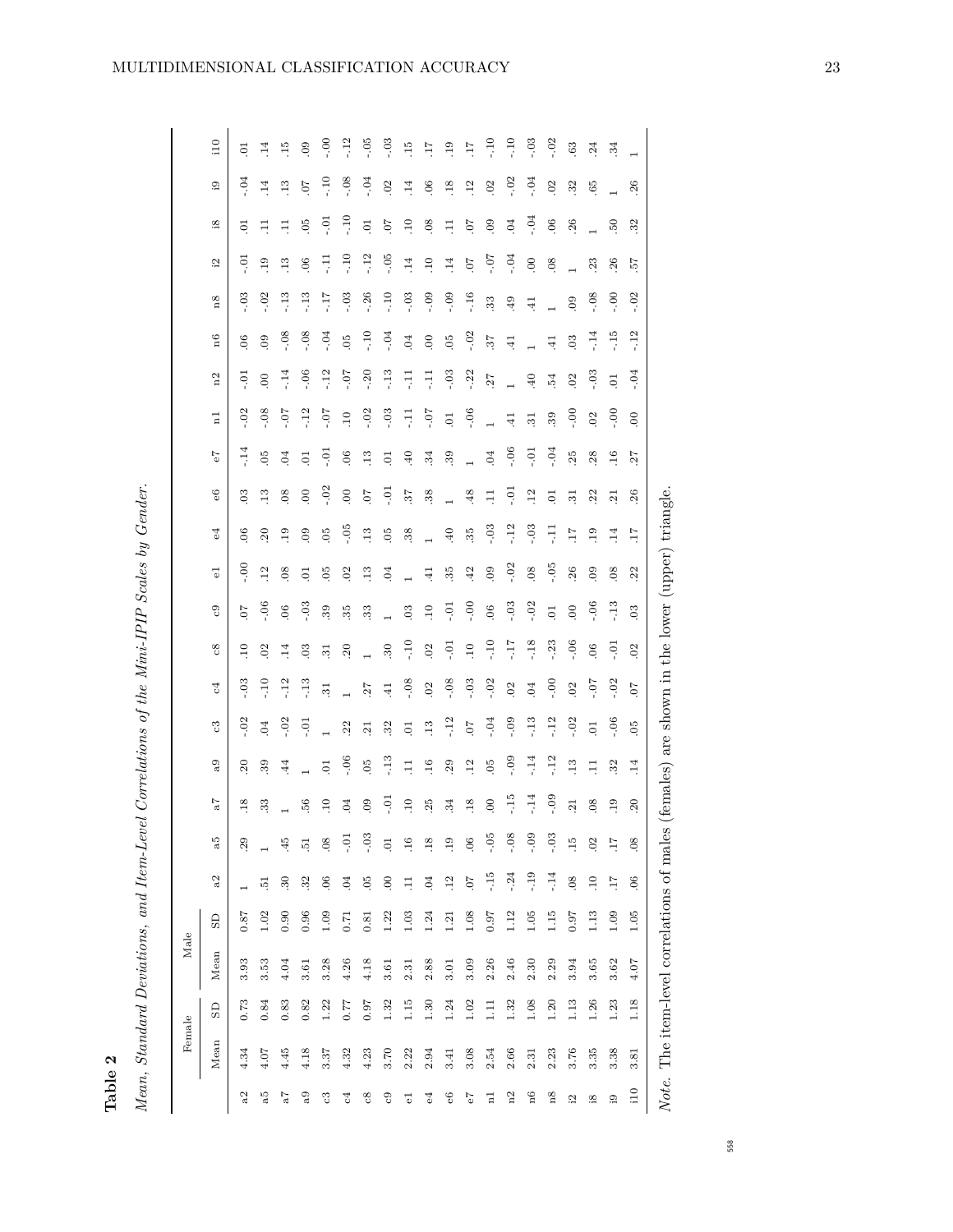## <span id="page-23-0"></span>**Table 3**

*Impact of Item Bias on Selection Accuracy Indices From the Multidimensional Classification Accuracy Analysis*

|                     |        | Strict Invariance |              |        |       | Partial Strict Invariance |
|---------------------|--------|-------------------|--------------|--------|-------|---------------------------|
|                     | Female | Male              | $E_F$ (Male) | Female | Male  | $E_F$ (Male)              |
| Proportion selected | 0.252  | 0.248             | 0.252        | 0.260  | 0.240 | 0.243                     |
| Success ratio       | 0.748  | 0.743             | 0.748        | 0.732  | 0.759 | 0.764                     |
| Sensitivity         | 0.749  | 0.742             | 0.749        | 0.758  | 0.733 | 0.739                     |
| Specificity         | 0.915  | 0.915             | 0.915        | 0.907  | 0.923 | 0.923                     |

*Note.* The column  $E_F$ (Male) shows the expected values for male candidates using the latent distributions of female candidates.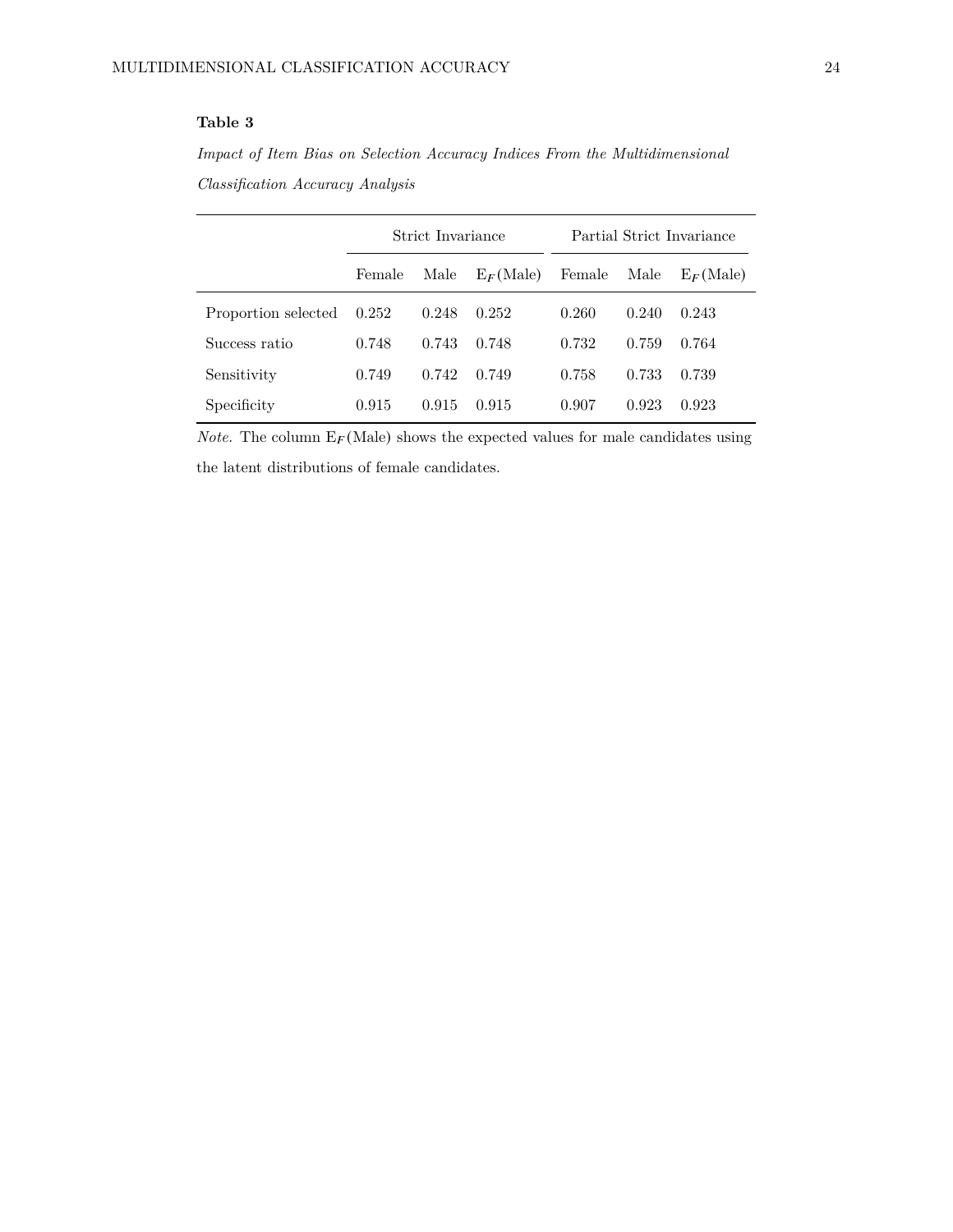## <span id="page-24-0"></span>**Table 4**

*Impact of Item Bias on Selection Accuracy Indices When the Dimensions Are Considered Separately.*

|                     |                             |              |        | Strict Invariance Partial Strict Invariance |
|---------------------|-----------------------------|--------------|--------|---------------------------------------------|
|                     | Female                      | Male         | Female | Male                                        |
|                     |                             | Extraversion |        |                                             |
| Proportion selected | 0.247                       | 0.253        | 0.267  | 0.233                                       |
| Success ratio       | 0.714                       | 0.715        | 0.691  | 0.738                                       |
| Sensitivity         | 0.715                       | 0.714        | 0.748  | 0.680                                       |
| Specificity         | 0.906                       | 0.903        | 0.891  | 0.918                                       |
|                     | Neuroticism (Reverse coded) |              |        |                                             |
| Proportion selected | 0.261                       | 0.239        | 0.238  | 0.262                                       |
| Success ratio       | 0.741                       | 0.708        | 0.756  | 0.693                                       |
| Sensitivity         | 0.734                       | 0.717        | 0.683  | 0.768                                       |
| Specificity         | 0.908                       | 0.909        | 0.921  | 0.895                                       |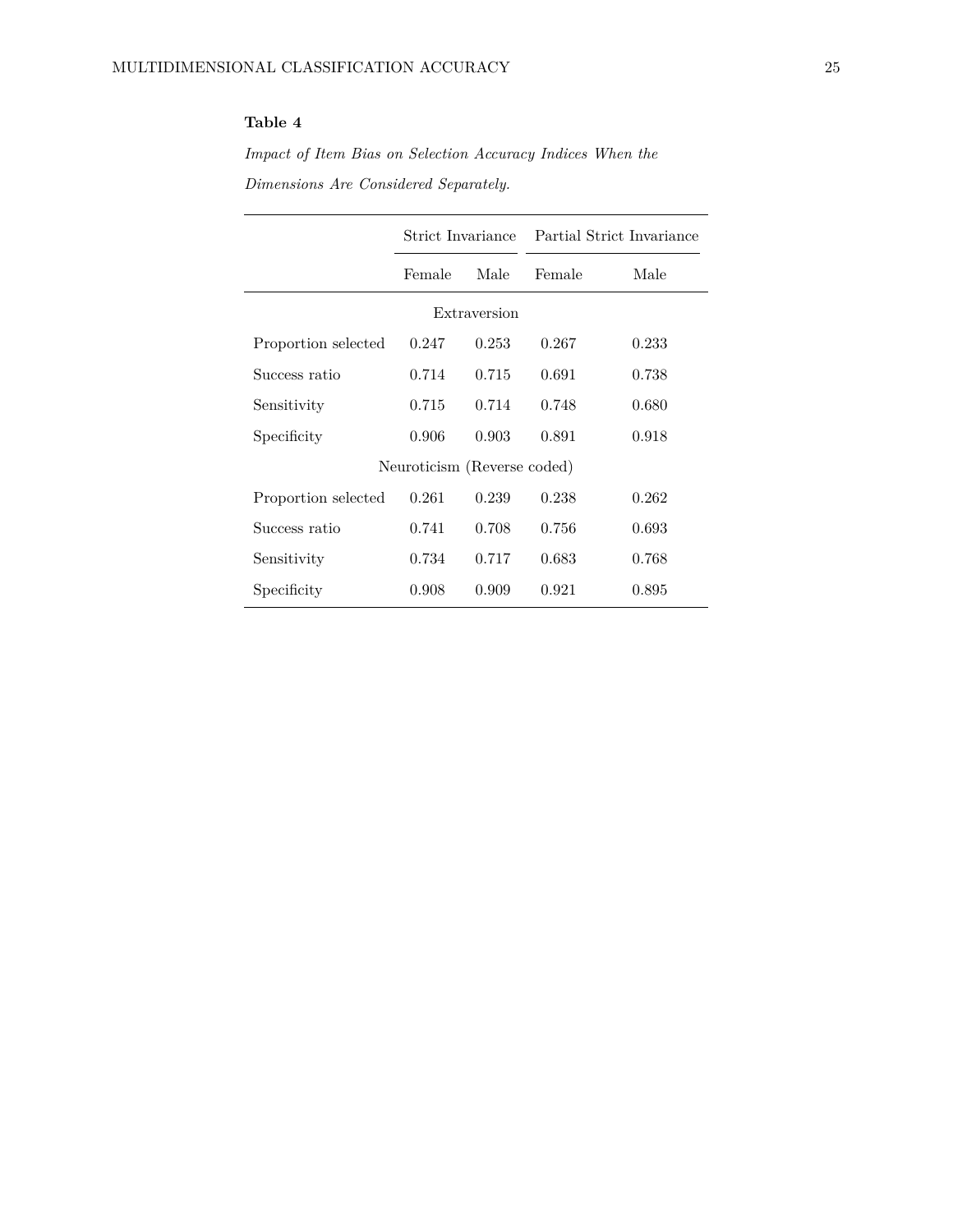<span id="page-25-0"></span>

*Example of scalar non-invariance where a participant taking a paper test is mistakenly given a lower score.*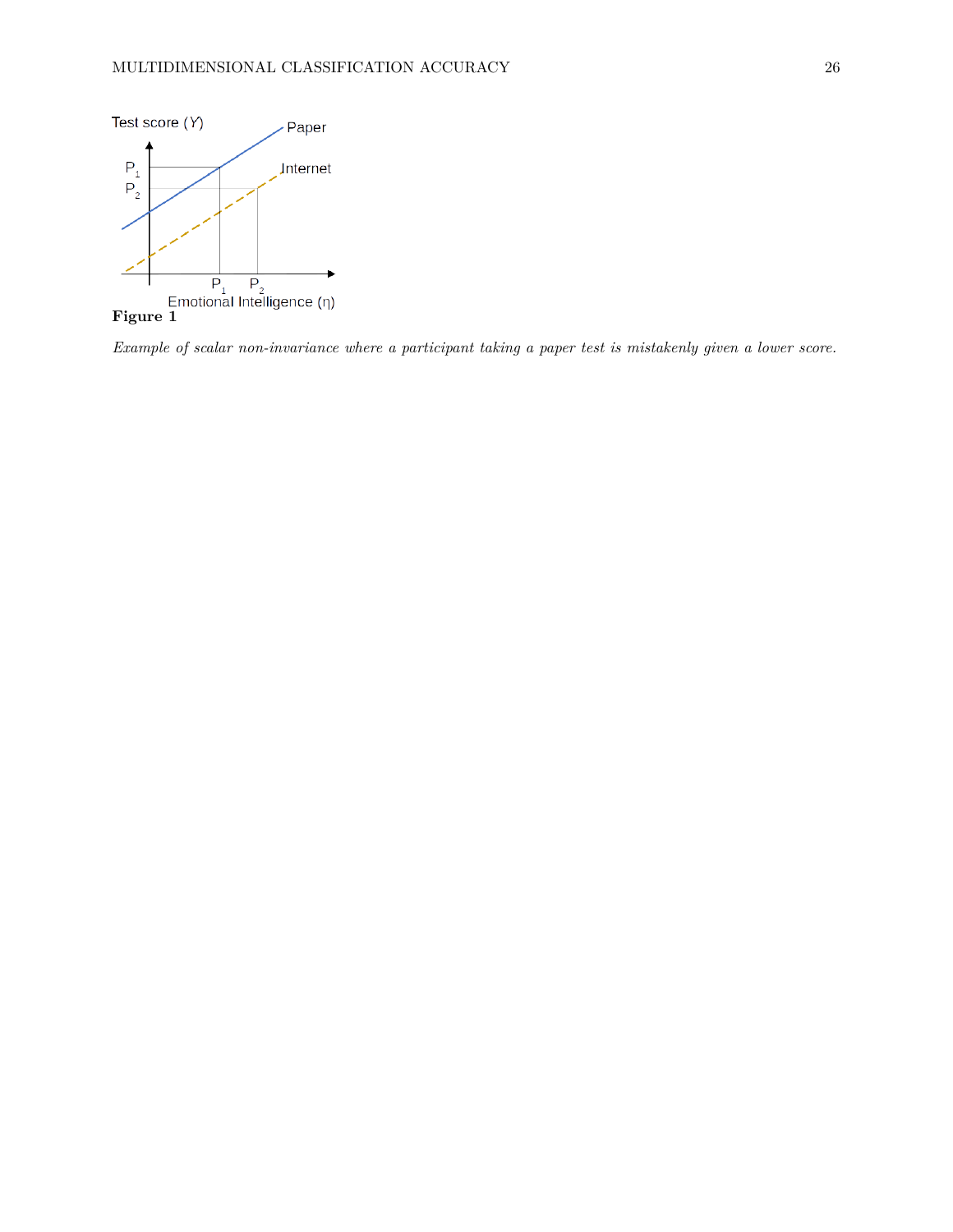<span id="page-26-0"></span>

## **Figure 2**

*Relationship between true latent construct scores (x-axis) and observed test scores (y-axis) for (a) a test with no item bias and (b) a test with biases against one subgroup. Quadrants A, B, C, and D indicates the proportions of true positives, false positives, true negatives, and false negatives.*